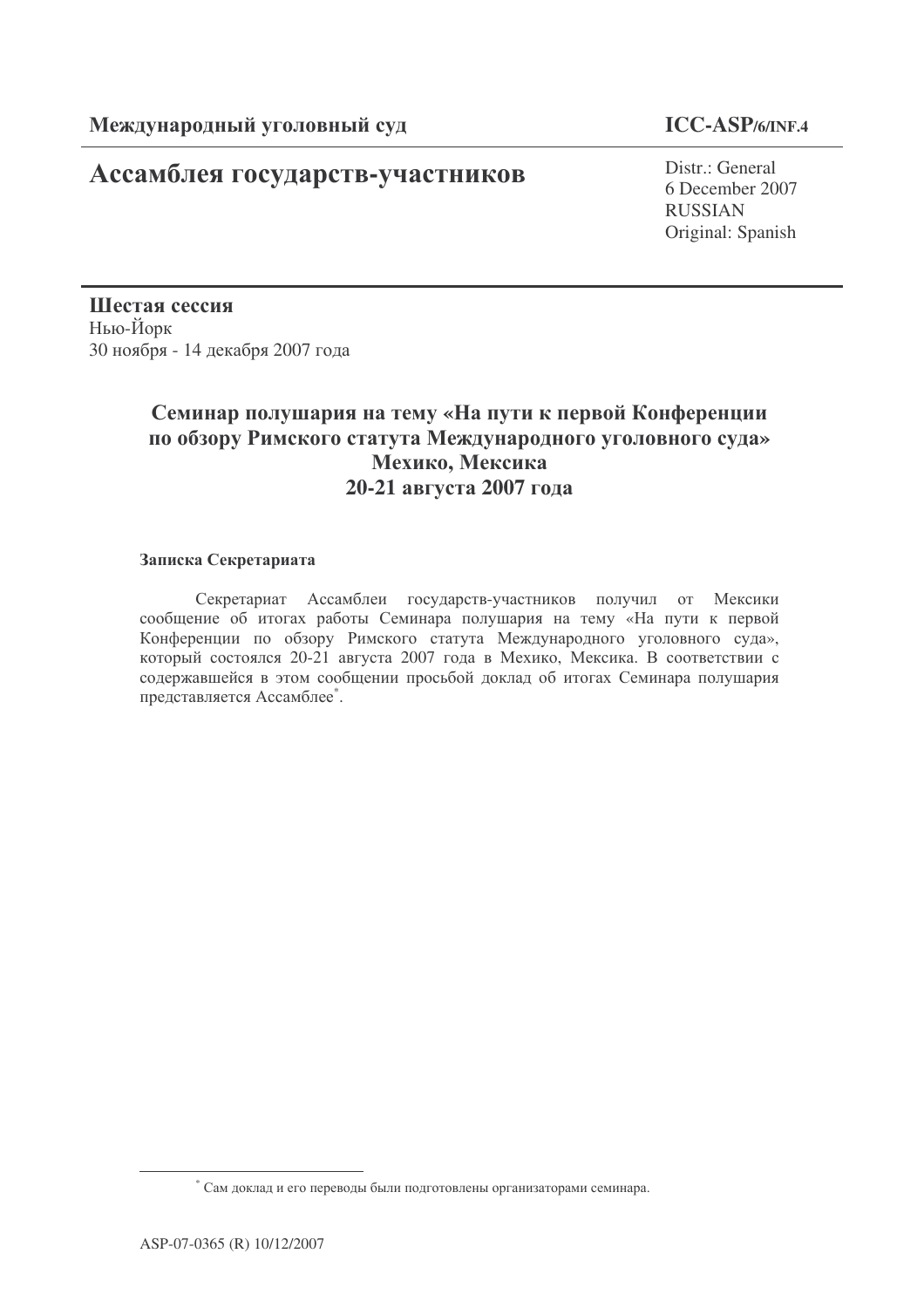# Содержание

|                      |                                                                                                                                                                                                                                                                                    | Cmp.           |
|----------------------|------------------------------------------------------------------------------------------------------------------------------------------------------------------------------------------------------------------------------------------------------------------------------------|----------------|
| Введение             |                                                                                                                                                                                                                                                                                    | 4              |
| Методология семинара |                                                                                                                                                                                                                                                                                    | 5              |
| Часть I              |                                                                                                                                                                                                                                                                                    |                |
| Вопрос I             | Через пять лет после вступления в силу Римского статута:<br>взгляд на его применение на региональном и международном<br>уровне. Уильям Пейс, организатор, Коалиция в поддержку<br>Международного уголовного суда (КПМУС)                                                           | 5              |
| Вопрос II            | Первая Конференция по обзору Римского статута                                                                                                                                                                                                                                      | 6              |
|                      | Круглый стол № 1 - Возможные сценарии Конференции по<br>обзору. Асвальдо Завала, сотрудник по юридическим<br>вопросам, КПМУС                                                                                                                                                       | 6              |
|                      | Круглый стол № 2 - Подготовительная работа (первая часть).<br>Сабело Сивуийле Макунго, координатор Нью-йоркской<br>рабочей группы по вопросу о проведении Конференции по<br>обзору (Южная Африка)                                                                                  | $\overline{7}$ |
|                      | Круглый стол № 3 - Подготовительная работа (вторая часть).<br>Ренан Виласис, Секретариат Ассамблеи государств-<br>участников                                                                                                                                                       | 8              |
| Вопрос III           | Вопросы, которые обязательно должны быть рассмотрены на<br>первой Конференции по обзору                                                                                                                                                                                            | 9              |
|                      | Круглый стол № 4 - Преступление агрессии. Стефан Баррига,<br>Постоянное представительство Лихтенштейна при<br>Организации Объединенных Наций                                                                                                                                       | 9              |
|                      | Круглый стол № 5 - Статья 124 Римского статута. Антон<br>Камен, региональный юридический советник,<br>Международный комитет Красного Креста                                                                                                                                        | 12             |
| <b>Вопрос IV</b>     | Обзор других положений и включение других преступлений<br>в Римский статут                                                                                                                                                                                                         | 13             |
|                      | Круглый стол № 6 - Резолюция Е Заключительного акта<br>Римской дипломатической конференции 1998 года:<br>преступление терроризма, преступление незаконного оборота<br>наркотических средств и другие преступления. Дороти<br>Маротин, Международный центр по вопросам правосудия в |                |
|                      | переходный период                                                                                                                                                                                                                                                                  | 13             |
| Часть II             |                                                                                                                                                                                                                                                                                    |                |
| <b>Вопрос V</b>      | Достижения МУС за пять лет, прошедших после вступления<br>Римского статута в силу                                                                                                                                                                                                  |                |
|                      | Круглый стол № 7 - Работа Канцелярии Прокурора - краткое<br>изложение. Уильям Шабас, Ирландский центр по правам<br>человека                                                                                                                                                        | 14             |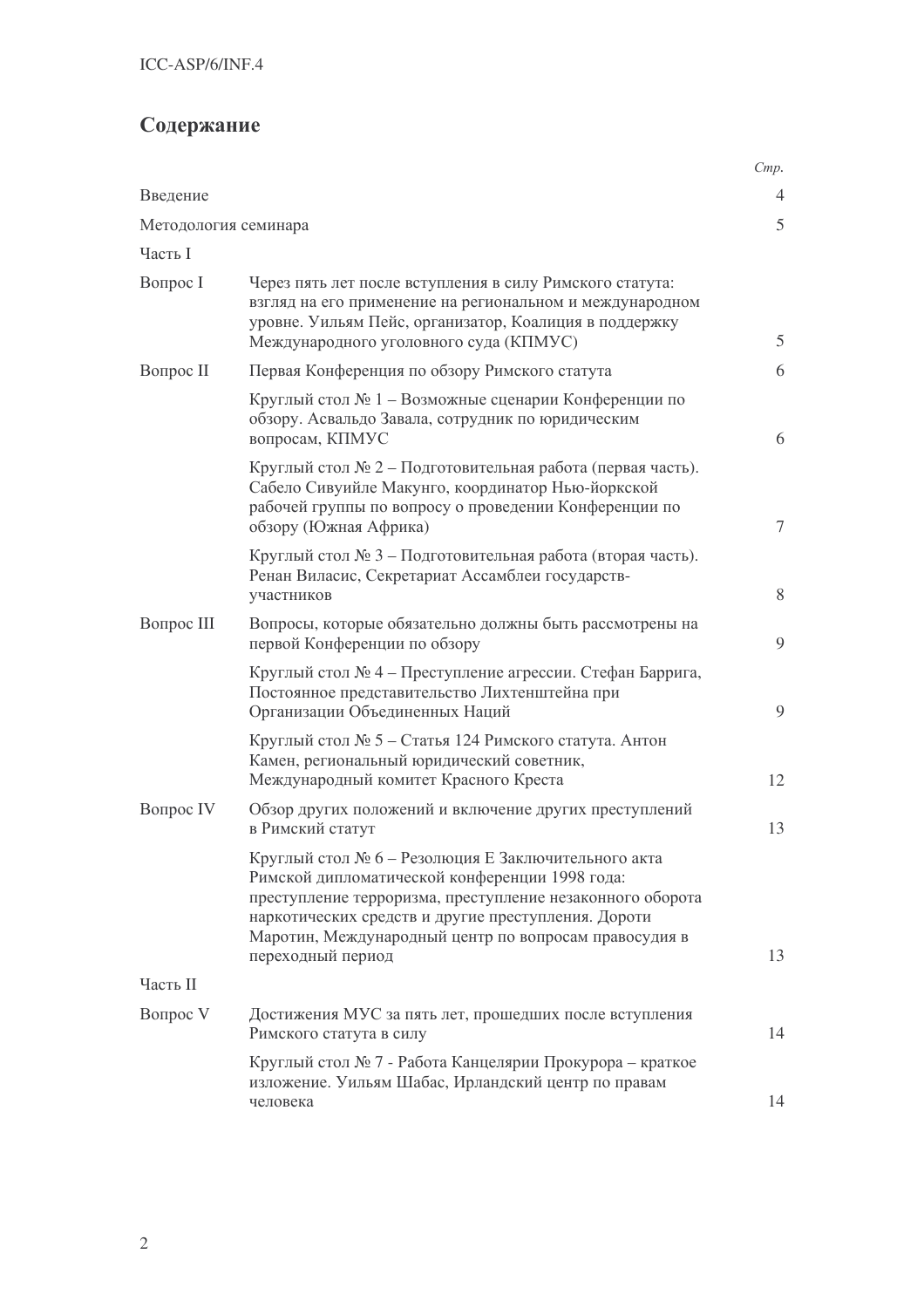|            |                                                                                                                                                                                                     |                                                                                                                 | Cmp. |
|------------|-----------------------------------------------------------------------------------------------------------------------------------------------------------------------------------------------------|-----------------------------------------------------------------------------------------------------------------|------|
|            | Круглый стол № 8 - Информационно-просветительская<br>деятельность - участие потерпевших и права обвиняемых<br>согласно Римскому статуту. Карин Бонно, Международная<br>федерация по правам человека |                                                                                                                 |      |
|            |                                                                                                                                                                                                     | Круглый стол № 9 – Сотрудничество и осуществление. Уго<br>Релва, юридический советник, «Международная амнистия» | 17   |
|            | Круглый стол № 10 – Вклад МУС в правосудие, мир и<br>безопасность. Сокорро Флорес Лиера, руководитель<br>Отделения МУС при Организации Объединенных Наций                                           |                                                                                                                 |      |
| Часть III  |                                                                                                                                                                                                     |                                                                                                                 |      |
|            | Диалог между участниками                                                                                                                                                                            |                                                                                                                 |      |
| Приложения |                                                                                                                                                                                                     |                                                                                                                 |      |
|            | Ι.                                                                                                                                                                                                  | Список участников                                                                                               | 21   |
|            | П.                                                                                                                                                                                                  | Программа Семинара полушария                                                                                    | 24   |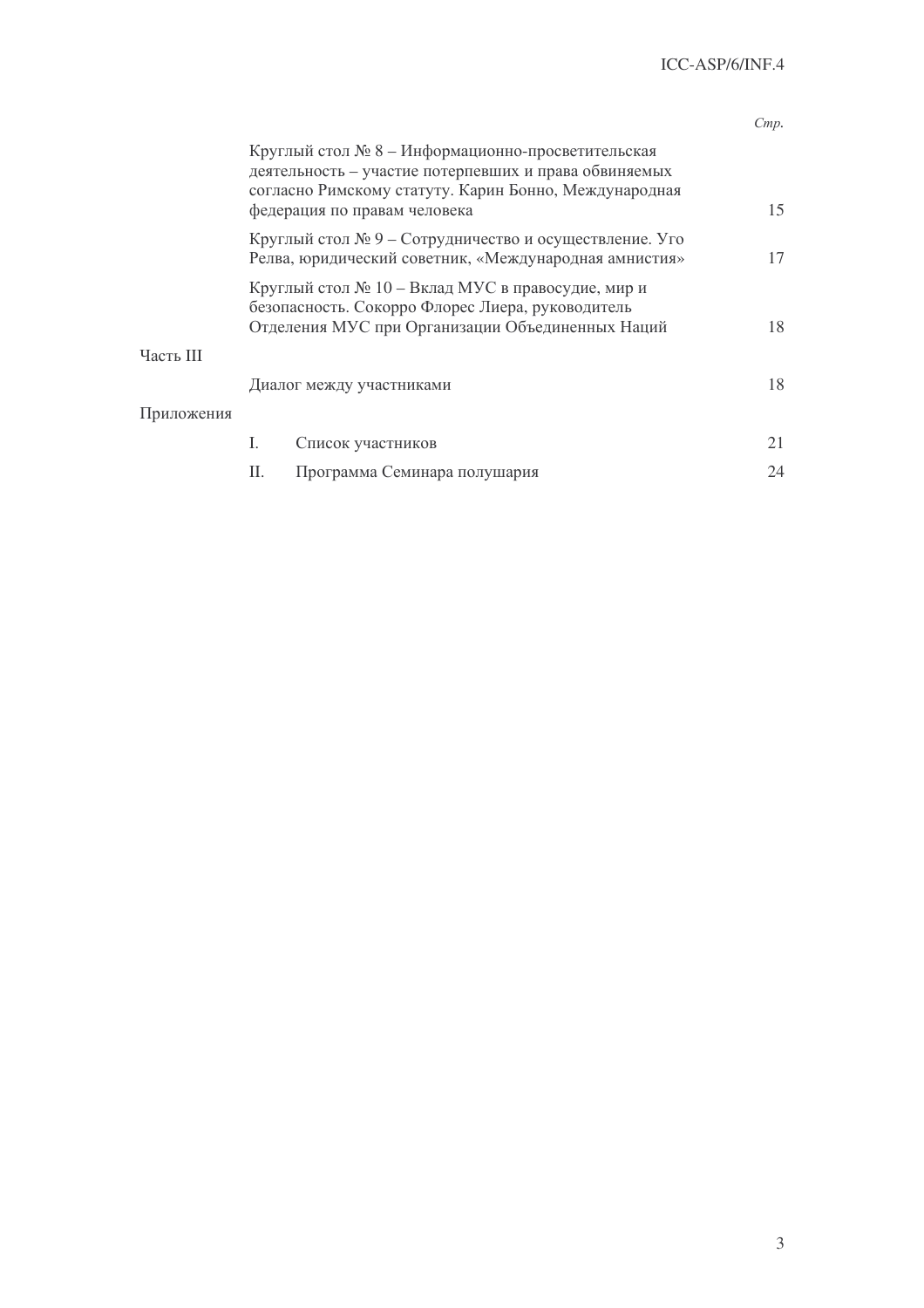### Введение

 $1.$ Первая Конференция по обзору Римского статута Международного уголовного суда требует первоочередного и своевременного внимания не только государствучастников, но и других ключевых субъектов, способствовавших созданию и укреплению Международного уголовного суда (МУС), таких, как международные организации, региональные организации, гражданское общество и научные круги.

Было сочтено, что в этом контексте очень важно обеспечить участие региона в 2. подготовительном процессе, способствуя проведению аналитических форумов, на которых можно обсудить региональные озабоченности и инициативы, касающиеся первой Конференции по обзору. Исторически, американское полушарие выступает в качестве важного партнера Международного уголовного суда. О приверженности делу МУС конкретно свидетельствует тот факт, что 23 государства-участника Римского статута расположены в этом регионе.

 $\mathfrak{Z}$ . С учетом вышесказанного Мексика, Канада, Программа по правам человека Universidad Iberoamericana Ciudad de México и Коалиция в поддержку Международного уголовного суда сочли целесообразным провести семинар, на котором могли бы встретиться должностные лица правительств различных государств американского полушария, занимающиеся соответствующими вопросами, и международные эксперты, ученые и активисты, обладающие признанным опытом работы в областях, касающихся МУС.

 $\overline{4}$ . Семинар полушария «На пути к первой Конференции по обзору Римского статута Международного уголовного суда» был проведен 20-21 августа в главном здании министерства иностранных дел Мексики в Мехико. На открытии Семинара присутствовали заместитель Секретаря по вопросам многосторонних отношений и правам человека министерства иностранных дел Мексики посол Хуан Мануэль Гомес Робледо: советник по правовым вопросам министерства иностранных дел и международной торговли Канады Элан Кессель; организатор Коалиции в поддержку Международного уголовного суда Уильям Пейс, а также координатор Программы по правам человека Universidad Iberoamericana-México Хуан Карлос Архона. В работе семинара участвовали 45 представителей: 32 - от государств-участников, 9 - от научных кругов, 7 - от гражданского общества, 2 - от международных организаций, 1 - от Суда и 1 - от Ассамблеи государств-участников. Представители участвовали в работе семинара в личном качестве.

Семинар полушария проводился при финансовой поддержке Фонда Конрада 5. Аденауэра, Фонда Макартура, Американо-европейской сети по правам человека Европейского союза, а также его организаторов. Кроме того, поддержку в организации семинара оказал Секретариат Ассамблеи государств-участников Римского статута.

 $6.$ За материально-техническое обеспечение работы Семинара отвечали должностные лица канцелярии юридического советника министерства иностранных дел Мексики, и логистическую поддержку в ходе семинара оказывала также Программа по правам человека Universidad Iberoamericana-México. Настоящий краткий доклад был подготовлен организаторами с целью представить резюме обсуждений.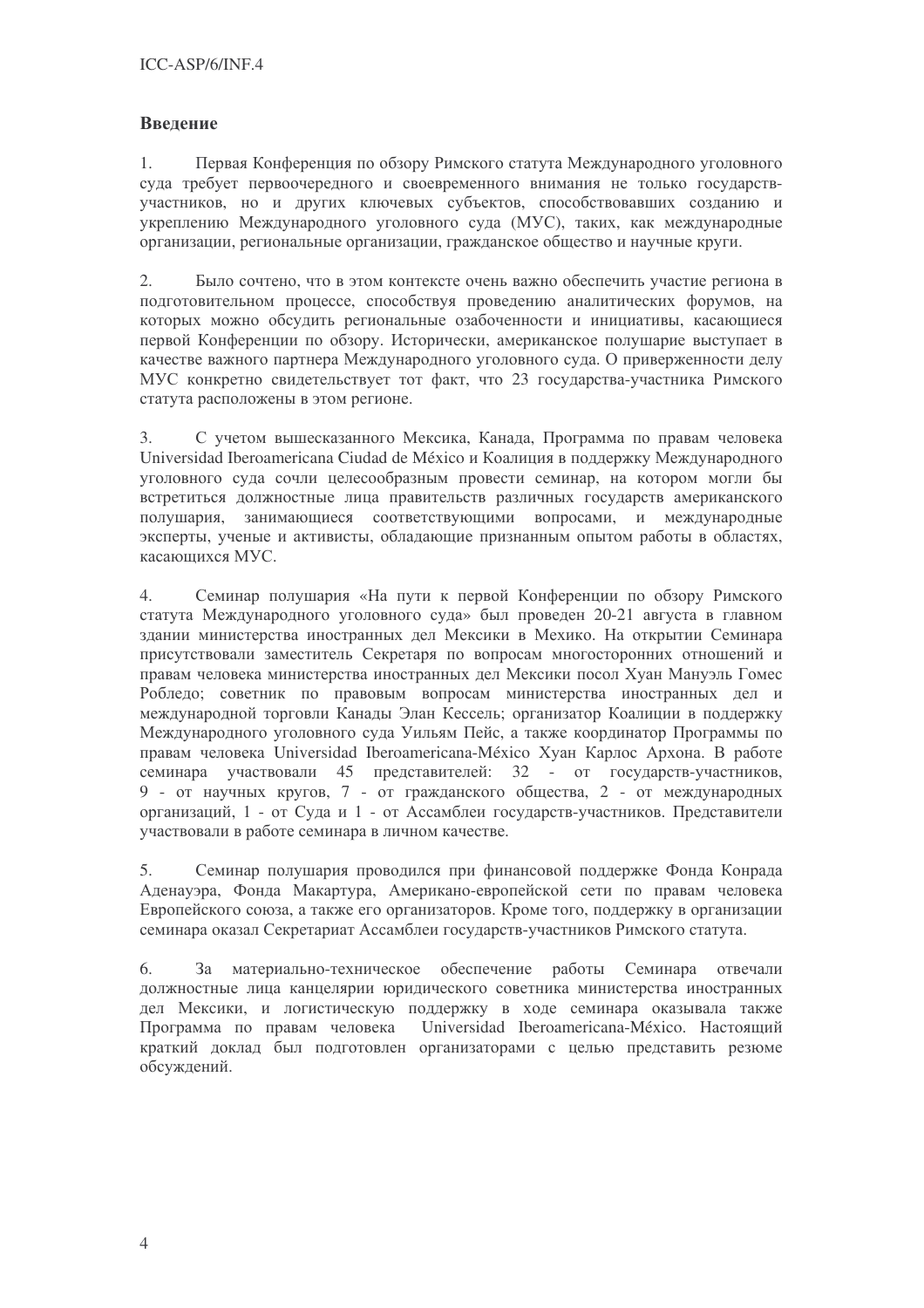### Методология Семинара

 $7.$ На Семинаре полушария было рассмотрено пять общих вопросов в рамках лесяти круглых столов, которые начинались с представления вопроса экспертами и продолжались в форме открытого обсуждения вопроса участниками. Первая часть Семинара была посвящена вопросам, касающимся Конференции по обзору, а вторая проведению оценки работы МУС за пять лет после вступления Статута в силу. На третьей и последней части состоялся открытый диалог между представителями правительств. Как упоминалось ранее, участие и мнения, выраженные в ходе Семинара, не отражают институциональных или официальных позиций. Таким образом, настоящий документ следует рассматривать в качестве общего резюме, призванного осветить основные вопросы, обсуждавшиеся на Семинаре.

### **ЧАСТЬ І**

#### **Вопрос I.** Через пять лет после вступления в силу Римского статута: взгляд на его применение на региональном и международном уровне

Председатель: Хуан Карлос Архона, Программа по правам человека, Universidad Iberoamericana

Локладчик: Уильям Пейс, организатор Коалиции в поддержку Международного уголовного суда

Докладчик представил региональный и глобальный обзор положения дел с 8. ратификацией Римского статута и Соглашения о привилегиях и иммунитетах Международного уголовного суда. Был сделан особый упор на необходимость продолжения усилий, направленных на обеспечение принятия государствами наллежаших мер, с тем чтобы стать сторонами обоих локументов.

9. В связи с осуществлением положений Статута на национальном уровне эксперт отметил, что увеличилось количество государств, принимающих меры для выполнения своих обязательств по всестороннему сотрудничеству с Судом, а также для обновления своего уголовного, уголовно-процессуального и военного законодательства в отношении преступлений, подпадающих под юрисдикцию Суда.

Эксперт полчеркнул, что хотя Канала является елинственной страной в ланном  $10.$ полушарии, которая еще в 2000 голу приняла имплементационное законолательство по МУС, другие государства этого региона также сделали позитивные шаги в этом направлении за последние два года. Тринидад и Тобаго, Уругвай, Аргентина и Панама приняли свое имплементационное законодательство по МУС. В то же время он высказал свои соображения о стадии, на которой в настоящее время находятся эти процессы в таких странах, как Никарагуа, Коста-Рика, Перу, Гондурас, Бразилия, Боливия. Колумбия и Мексика.

В связи с межправительственными и региональными организациями эксперт  $11.$ упомянул, что с учетом нынешней динамики в сфере международного правопорядка многие страны играют активную роль в содействии развитию Международного уголовного суда и защите целостности Римского статута. В этом контексте он обратил внимание на ежегодную резолюцию Организации американских государств по МУС, которая принимается Генеральной Ассамблеей с 1999 года, а также на Рабочее совещание по мерам, которые государства-участники могут принять в целях сотрудничества с МУС - совещание, ежегодно организуемое Комиссией по юридическим и политическим вопросам Организации начиная с 2001 года. Он также особо отметил другие субрегиональные усилия, в частности, общую позицию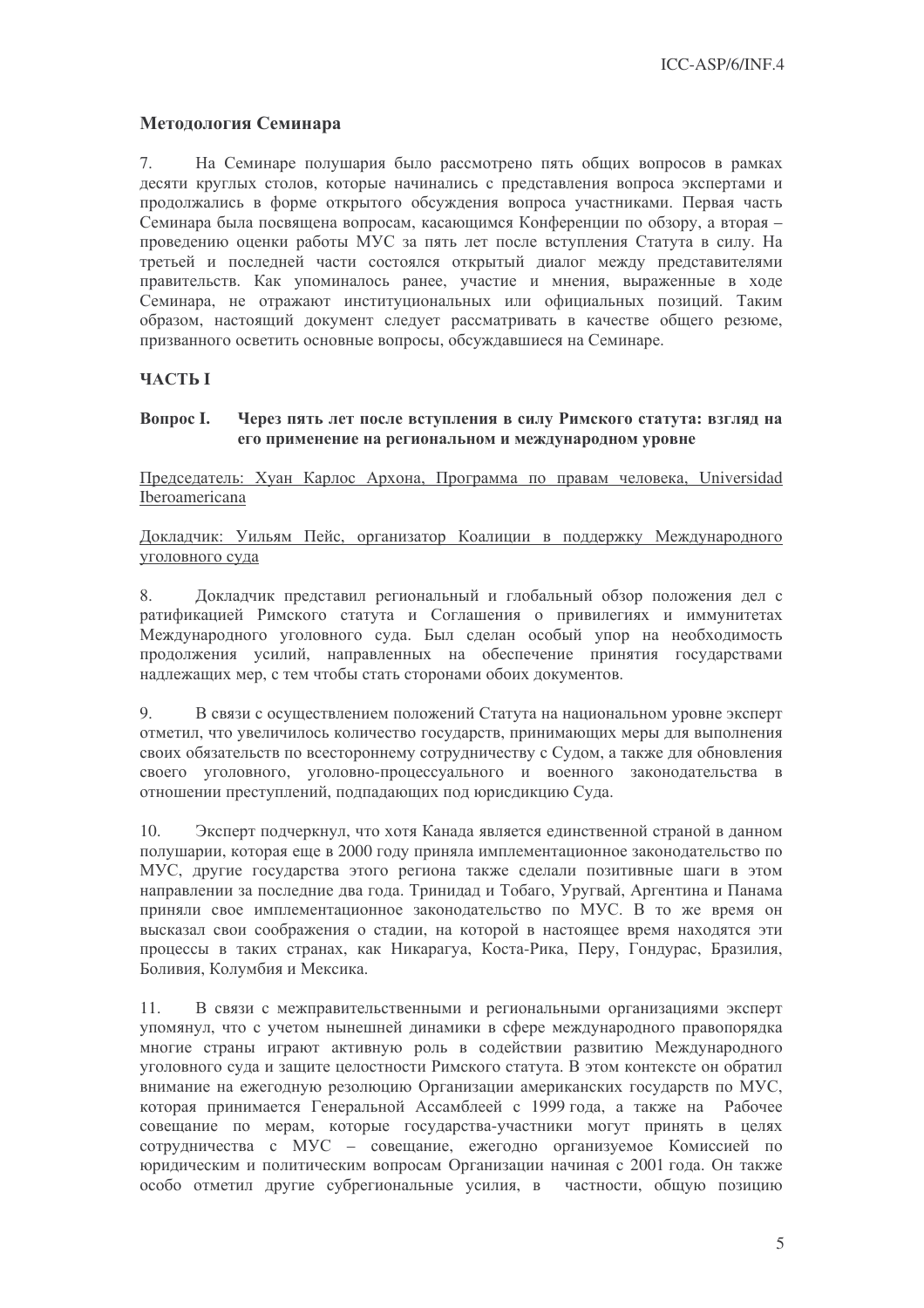МЕРКОСУР по МУС, а также заявление о поддержке принципов и целей МУС, сделанное КАРИКОМ в 2003 году.

 $12.$ В связи со следующей Конференцией по обзору эксперт подчеркнул важность обеспечения того, чтобы подготовительный процесс был открыт для всех и являлся транспарентным. Он выделил вопросы, которые Конференция по обзору, возможно, пожелает рассмотреть, включая определение преступления агрессии, вопрос, касающийся статьи 124 (или временного положения по военным преступлениям) Статута, и определение того, должны ли преступления, связанные с терроризмом и наркотиками, относится к юрисдикции Суда. Он отметил также необходимость определения главной направленности самой Конференции по обзору. Кроме того, он отметил важность определения того, будут ли участвовать в работе Конференции государства, не являющиеся Сторонами, и подчеркнул, что Конференцию по обзору следует рассматривать не только как возможность представить поправки, но и как форум, на котором государства смогут изложить свои мнения относительно МУС с целью совершенствования как нынешней, так и будущей работы Суда. На Конференции можно будет также рассмотреть вопрос о сотрудничестве между Судом и правительствами, международными и региональными организациями, а также гражданским обществом.

Один из обсуждавшихся вопросов касался трудностей, с которыми Суд 13. сталкивается при выполнении своего мандата. Участники выразили мнение, что МУС сталкивается с трудностями по причине нехватки ресурсов, необходимых для выполнения его судебного мандата, а также по причине недостаточного сотрудничества некоторых государств с Судом в процессе выполнения им своей судебной работы. В этой связи ряд участников отметили, что Суд является молодой организацией, прогресс и достижения которой станут очевидными лишь с течением времени, а не в краткосрочной перспективе, как того хотели бы некоторые другие государства. Другие подчеркнули, что Конференция по обзору предоставит участникам хорошую возможность поразмыслить о работе Суда, а также приверженности государств целям Суда, особенно осуществлению принципа дополняемости.

### Вопрос II. Первая Конференция по обзору Римского статута

### Председатель: Виктор М. Урибе Авинья, министерство иностранных дел Мексики

### Круглый стол № 1 – Возможные сценарии Конференции по обзору

### Докладчик: Асвальдо Завала, КПМУС

Докладчик начал свое выступление с вопроса о том, что именно означает 14. Конференция по обзору. Он настаивал на том, что необходимо уточнить, чему конкретно будет посвящена эта Конференция - «обзору» или «изменению» Римского статута. Поскольку статья 123 Статута не вносит ясности в этот вопрос, необходимо достичь консенсуса между государствами. По его мнению, поправки должны вноситься, но при этом Римским статутом предусматривается процесс обзора как таковой.

К вопросам, обсуждавшимся в качестве вопросов, которые могли бы в  $15$ принципе быть рассмотрены на Конференции, относятся статья 124, статья 5 (в части, касающейся перечня преступлений), резолюция F и преступление агрессии. Докладчик упомянул также, что для принятия поправок к Римскому статуту требуется особое голосование, правила которого четко сформулированы и установлены договором.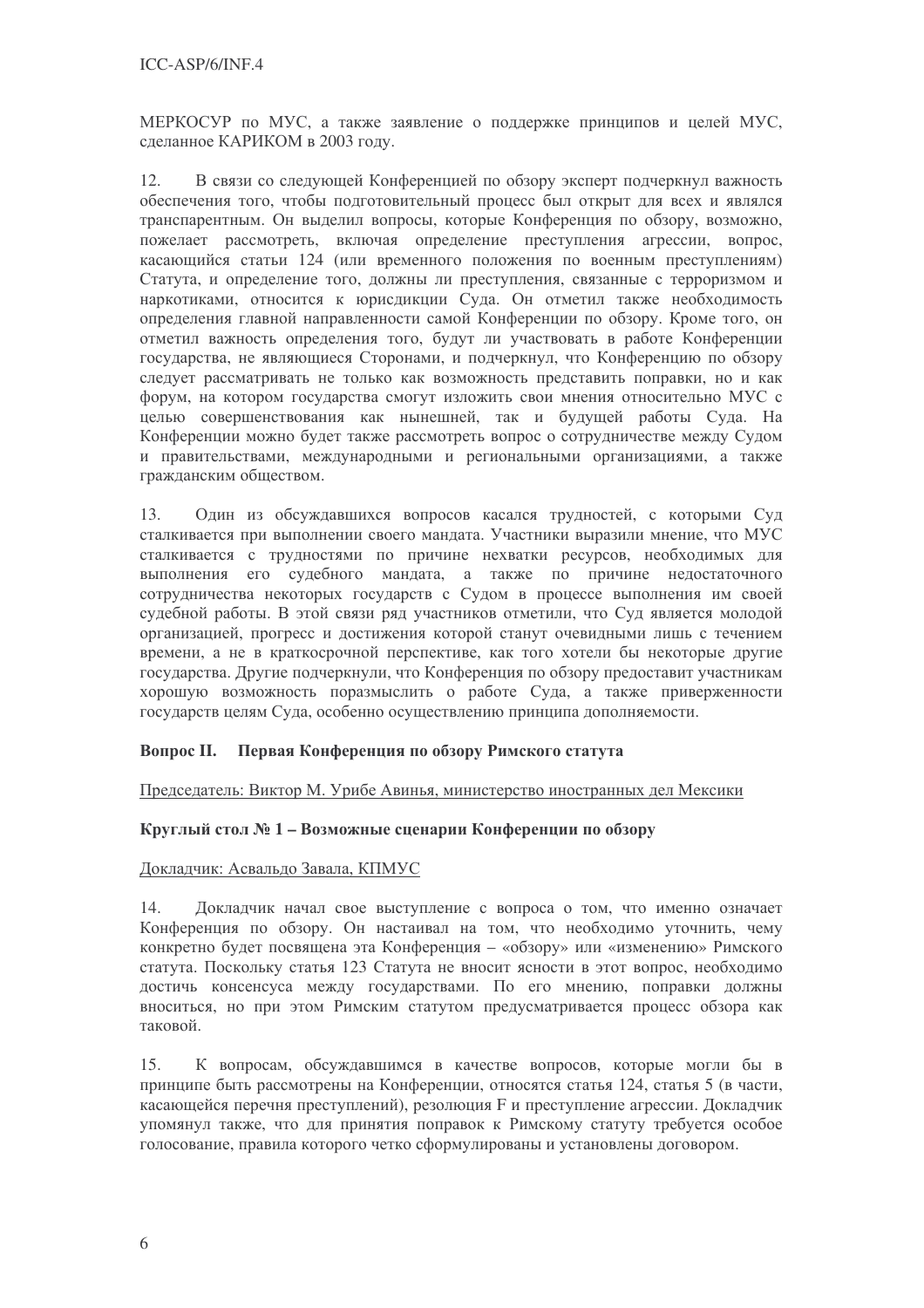16. Докладчик упомянул, что существует общее согласие относительно необходимости обеспечить сохранение первой Конференцией по обзору целостного характера Римского статута.

17. В рамках диалога за круглым столом участники неоднократно задавали вопросы о разнице между поправками и обзором и в целом поддержали мнения, высказанные докладчиком. Большинство участников согласились с тем, что должно иметься время для представления поправок. В этой связи проект правил процедуры Конференции устанавливает, что поправки могут представляться только за три месяца до начала Конференции.

18. Рассматривая возможные сценарии Конференции по обзору, участники отметили ряд вопросов, которые надлежит рассмотреть, включая статью 124, включение новых преступлений, например таких, как терроризм и незаконный оборот наркотиков, и преступление агрессии.

Участники единодушно отметили, что преступление агрессии, очевидно,  $19.$ является одним из главных вопросов первой Конференции по обзору. Однако в ходе обсуждения были высказаны замечания по толкованию пункта 2 статьи 5 Римского статута, касающегося юрисдикции Суда в отношении этого преступления.

20. И наконец, участники согласились с тем, что в ходе Конференции по обзору следует сформулировать четкое послание относительно поддержки деятельности МУС.

### Круглый стол № 2 – Подготовительная работа (первая часть)

### Докладчик: Сабело Сивуийле Макунго, координатор Нью-йоркской рабочей группы по вопросу о проведении Конференции по обзору (Южная Африка)

Докладчик представил общий обзор мероприятий, ведущих к первой 21. Конференции по обзору, с учетом работы Нью-йоркской рабочей группы АГУ по Конференции по обзору. Он отметил, что упор в обсуждениях Группы был сделан на правила процедуры Конференции и проект повестки дня, который будет принят Бюро АГУ. В этой связи было проведено несколько совещаний для обмена мнениями, опытом и информацией по данному вопросу. В частности, в ходе четвертой сессии Ассамблеи государств-участников (АГУ) г-н Рольф Фифе был назначен координатором и впоследствии представил свой доклад по данному вопросу пятой сессии АГУ. В качестве следующего шага Бюро приняло решение назначить его координатором Нью-йоркской рабочей группы.

Координатор упомянул о том, что основное внимание в своих обсуждениях 22. Рабочая группа сосредоточила на правилах процедуры Конференции. В настоящее время готов третий вариант правил. Кроме того, он полагает, что правила будут представлены на следующей сессии АГУ для их последующего принятия.

23. Он упомянул также о том, что работа над повесткой дня еще не завершена. Обсуждения по этому вопросу в основном касаются времени, когда ее надлежит принять. В качестве варианта повестка дня может быть принята Конференцией или же ее примет АГУ до проведения Конференции по обзору. Он отметил, что в настоящее время они работают над содержанием повестки дня.

24. В связи с возможными сценариями Конференции докладчик отметил, что необходимо договориться о сфере охвата Конференции, упомянув, что возможные поправки могут быть представлены Генеральному секретарю только через семь лет после вступления в силу Римского статута, т.е. не ранее, чем в июле 2009 года. По его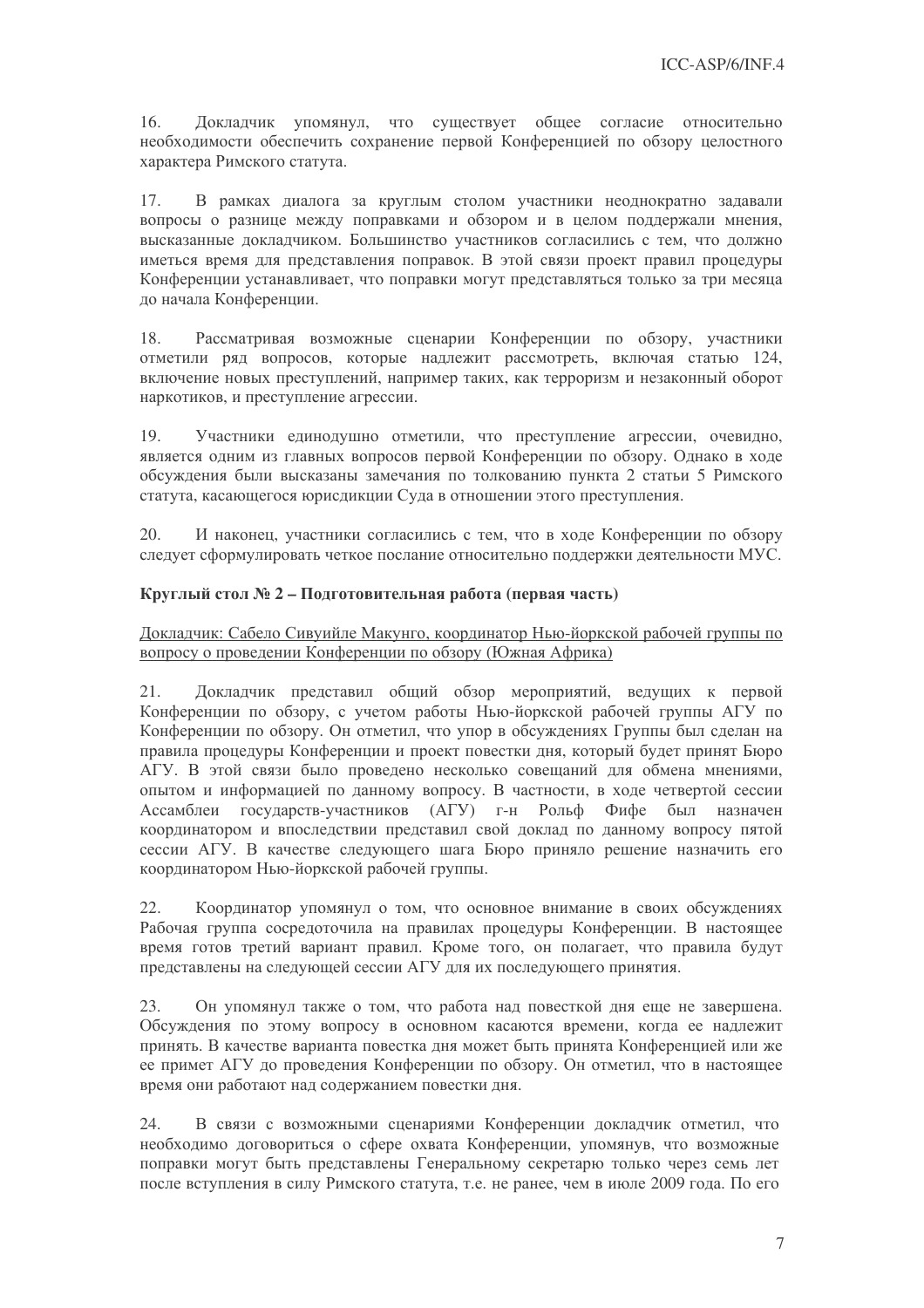мнению, следует организовать специальный процесс рассмотрения возможных поправок. Он предложил составить с этой целью график работы и использовать время, которое будет выделено в ходе AГУ 2009 года, для принятия решений относительно Конференции по обзору.

В связи с местом проведения Конференции было отмечено, что Уганда внесла 25. предложение организовать ее в этой стране. Кроме того, он отметил, что КО можно было бы провести либо в Гааге, либо в Нью-Йорке.

26. Докладчик остановился также на некоторых аспектах, касающихся того, какой характер должна носить КО - министерский или технический.

27. По вопросу о продолжительности Конференции докладчик выразил мнение, что потребуется более десяти дней. Однако, по мнению других, будет достаточно и пяти дней. В своем выступлении он подчеркнул, что если на Конференцию будет выделено лишь пять дней, то ряд вопросов АГУ может обсудить или рассмотреть заранее. Тем не менее, с учетом обсуждения преступления агрессии Конференция может продлиться десять дней. В свете обсуждений в рамках Рабочей группы Конференцию по обзору было бы предпочтительнее провести в первой половине 2010 года.

### Круглый стол № 3 – подготовительная работа (вторая часть)

Председатель: Алехандро Альдай Гонзалес, Постоянное представительство Мексики при Организации Объединенных Наций

### Докладчик: Ренан Виласис, Секретариат Ассамблеи государств-участников

28. Докладчик упомянул о том, что Секретариат АГУ начал процесс консультаций с представителями Координационного центра по Конференции по обзору (Норвегия). Этот процесс открыт для участия всех желающих и является транспарентным, а также предполагает участие в консультациях гражданского общества.

В связи с надлежащим отношением к Конференции по обзору он упомянул о 29. том, что значительный раздел повестки дня шестой сессии АГУ посвящен обсуждению этого вопроса. Обсуждение вопросов, касающихся Конференции по обзору, намечено на 3-7 декабря.

Он отметил, что к другим важным аспектам, подлежащим рассмотрению,  $30.$ относятся расходы на проведение Конференции по обзору и что смета колеблется в пределах от 1,5 до 1,8 млн. евро. Эта смета была рассчитана с учетом того, что Конференция будет проходить в Нью-Йорке или Гааге. Кроме того, в ней учитываются только одинарные, а не параллельные заседания, поскольку организация последних будет иметь существенные последствия для бюджета. Он отметил также третий вариант, который будет рассматриваться только после того, как принимающее государство определится со своим вкладом. Он подчеркнул, что этот вопрос является одним из тех вопросов, которые целесообразно обсудить далее в рамках Нью-йоркской рабочей группы.

Что касается места проведения Конференции, то тут имеются три варианта:  $31.$ Нью-Йорк, Гаага и Уганда. Он напомнил, что существует мнение, согласно которому проведение Конференции в Гааге отразится на участии государств, поскольку не все страны имеют свои делегации в этом городе. Существует также возможность - она в настоящее время рассматривается - создания специального фонда для оказания поддержки принимающему государству в деле проведения Конференции.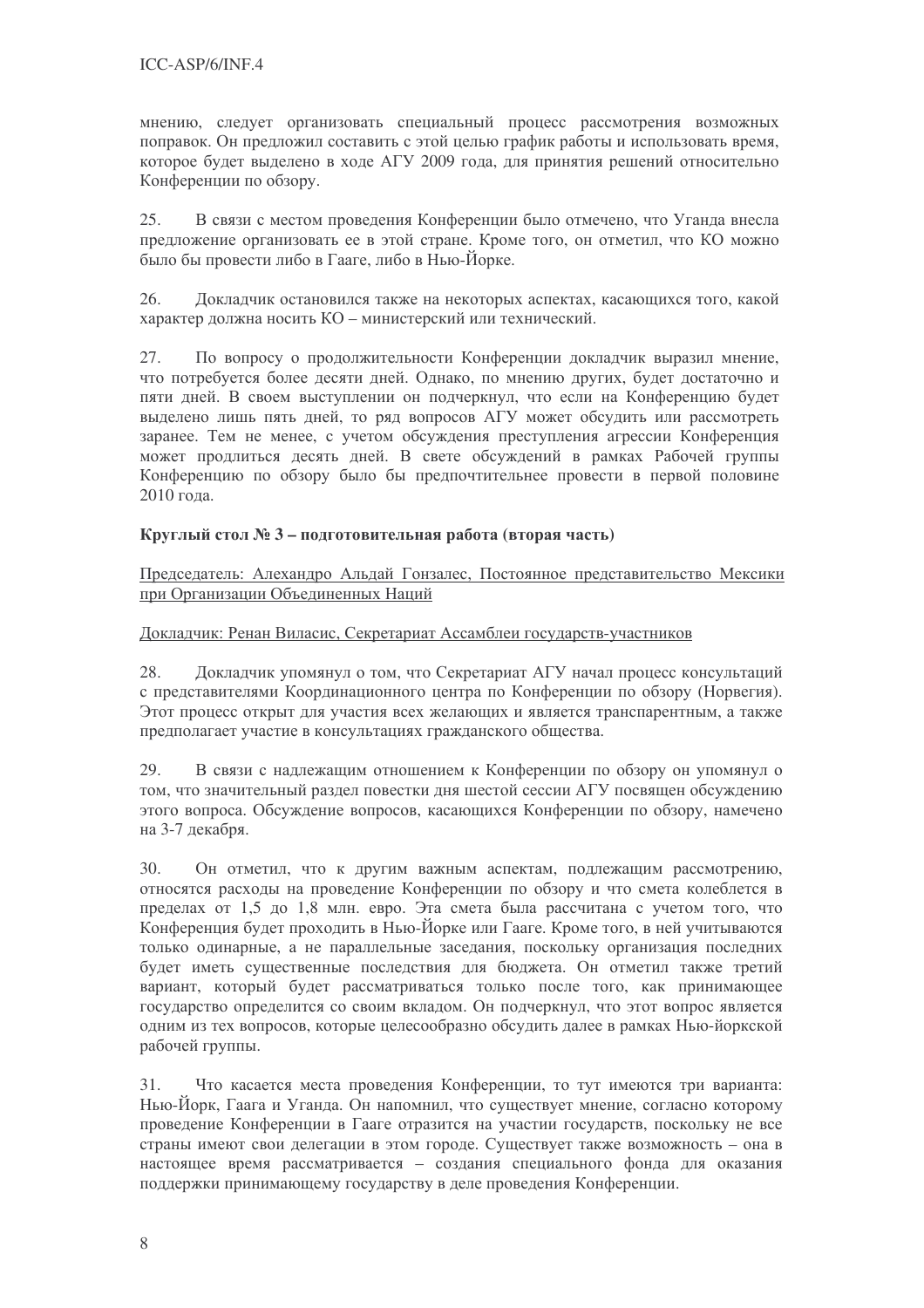32. Проведение Конференции по обзору предварительно намечено на первый триместр 2010 года, при этом ее продолжительность составит 5-10 дней. Докладчик подчеркнул необходимость наличия альтернативных вариантов с целью планирования различных аспектов материально-технического обеспечения на основе надлежащего рассмотрения и в адекватных временных рамках.

33. Участники круглых столов 2 и 3 обратили особое внимание на такие вопросы, как подготовительная работа и необходимость создания надлежащего механизма для этого процесса. В этой связи было упомянуто, что в качестве подготовительного органа могла бы выступать АГУ. Было обращено особое внимание на тот факт, что государствам следует придерживаться гибкого подхода и не приезжать на КО с заранее сформулированными ограничениями или непреклонными позициями.

34. Большинство участников согласились с тем, что место для проведения КО следует выбирать тщательно, поскольку Конференция предоставит хорошую возможность для укрепления деятельности Суда. Было очевидно, что несмотря на значительные усилия, которые уже были приложены различными органами, попрежнему необходимо прояснить целый ряд вопросов. Например, одним из таких вопросов является бюджет, требуемый для проведения первой Конференции по обзору. Кроме того, считается, что роль АГУ в подготовке Конференции является одним из ключевых элементов, обеспечивающих ее успешное проведение.

### Вопрос III. Вопросы, которые обязательно должны быть рассмотрены на первой Конференции по обзору

### Круглый стол № 4 – Преступление агрессии

Председатель: Дуглас Кассел, Центр по правам человека, Нотрдамский университет

Докладчик: Стефан Баррига, Постоянное представительство Лихтенштейна при Организации Объединенных Наций

35. На начальных этапах основное внимание в рамках обсуждений преступления агрессии уделялось следующим четырем аспектам, все из которых связаны с ролью Совета Безопасности Организации Объединенных Наций:

- a) условия, которые должны быть соблюдены для целей осуществления МУС своей юрисдикции в отношении преступления агрессии, и компетенция Совета Безопасности в этом отношении;
- $h)$ отношения МУС с государствами, не подписавшими Римского статута, которые являются постоянными членами СБ и имеют право вето (Китай, Россия и Соединенные Штаты);
- ответственность  $3a$ преступление  $\mathcal{C}$ ) индивидуальная агрессии  $\mathbf{u}$ ответственность государства за преступление агрессии (как последнее определяется и толкуется Советом Безопасности);
- $\mathrm{d}$ каким образом можно включить определение агрессии в качестве преступления, подпадающего под юрисдикцию МУС.

36. В своем выступлении докладчик рассмотрел нынешнее положение дел с проведением переговоров по вопросу о преступлении агрессии. Сначала он охарактеризовал параметры обсуждения, начав со статьи 39 Устава Организации Объединенных Наций, которая содержит ссылку на роль Совета Безопасности в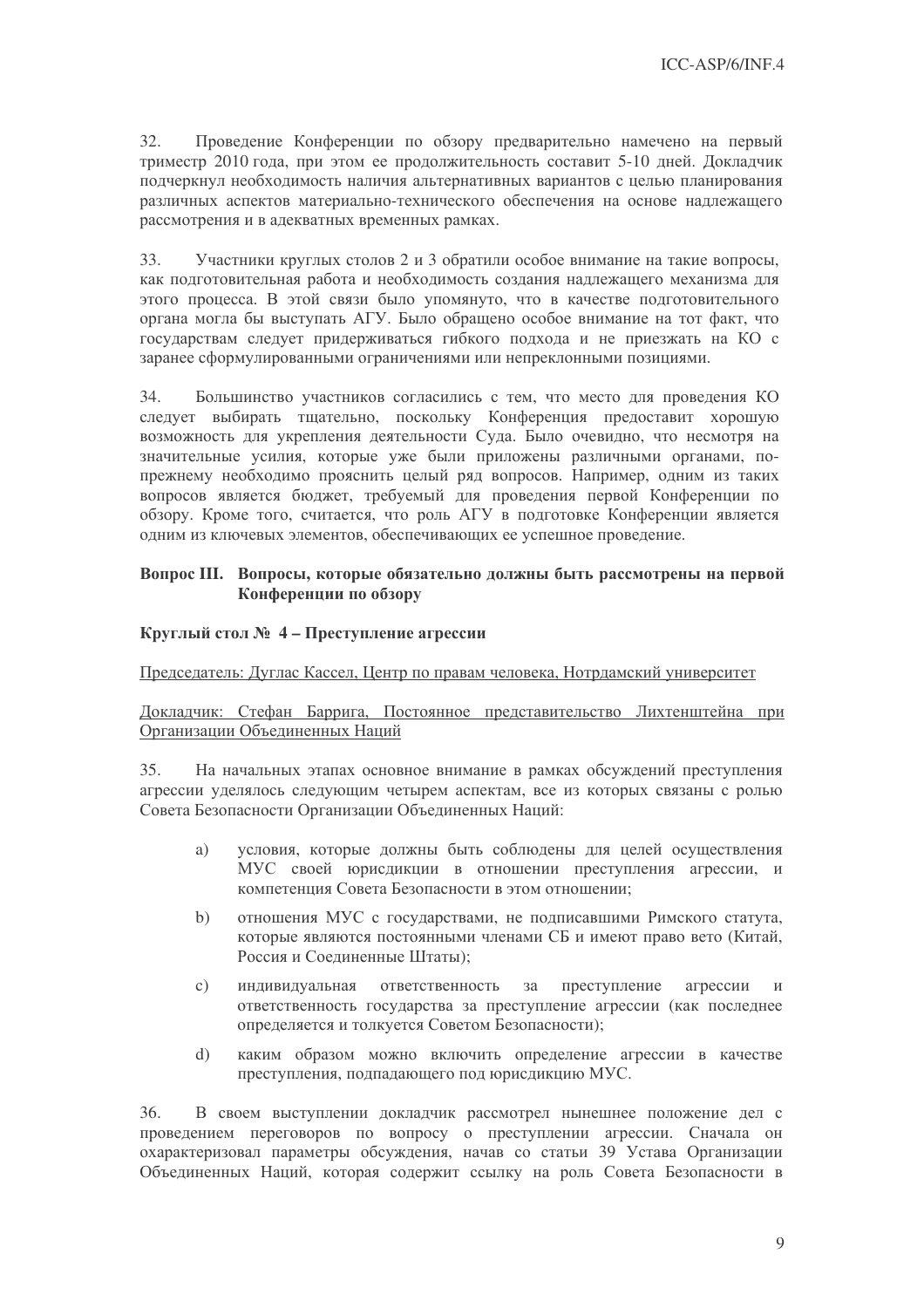отношении актов агрессии. Один из важных вопросов в этой связи заключается в том, обладает ли Совет Безопасности исключительной компетенцией в отношении определения наличия акта агрессии или же компетенция в отношении определения наличия агрессии в соответствии со статьей 39 должна рассматриваться лишь в качестве первого шага, который надлежит сделать Совету Безопасности до принятия мер, направленных на поддержание или восстановление международного мира и безопасности. Вторым важным параметром с точки зрения определения агрессии является резолюция 3314 Генеральной Ассамблеи, принятая консенсусом в 1974 году. Было высказано мнение, что эта резолюция, очевидно, закладывает наиболее подходящую основу для определения государственного акта агрессии в свете ее сбалансированного характера в качестве «пакетного решения», не являющегося юридически обязательным для Совета Безопасности, и в свете ее признания в судебной практике Международного Суда.

37. В качестве еще одного важного источника, который надлежит учитывать, координатор сослался на статью 16 проекта кодекса преступлений против мира и безопасности человечества 1996 года, подготовленного Комиссией международного права. В этой статье определяется поведение лица, совершающего преступление агрессии (в отличие от государственного акта агрессии, определенного в резолюции 3314). После Нюрнбергского прецедента преступление агрессии определяется как преступление руководства.

Кроме того, должен быть также принят во внимание пункт 2 статьи 5 Римского 38. статута, поскольку из него явствует, что преступление агрессии уже является одним из преступлений, подпадающих под юрисликцию МУС.

Докладчик подчеркнул, что в рамках Подготовительной комиссии был 39. достигнут незначительный прогресс в работе над определением агрессии и что эта работа была активизирована в рамках АГУ (Специальная рабочая группа по преступлению агрессии). В основном прогресс был достигнут на межеессионных совещаниях, проводившихся Лихтенштейнским институтом по проблемам самоопределения в Принстонском университете в 2004, 2005, 2006 и 2007 годах. Для этого процесса была характерна позитивная атмосфера, которая позволила делегатам конструктивным образом продолжить свои обсуждения.

 $40.$ По поводу работы, проводимой Специальной рабочей группой, докладчик указал, что обсуждаются три основных вопроса. Первый из них касается определения агрессии как акта государства. В рамках этого обсуждения важно рассмотреть перечень актов, содержащихся в резолюции 3314. В настоящее время высказываются противоречивые мнения относительно того, является ли этот перечень закрытым или открытым и должно ли окончательное определение фактически содержать открытый или закрытый перечень. Второй вопрос касается определения поведения лица, которое квалифицируется как «преступление» агрессии, а третий – роли Совета Безопасности.

 $41.$ Что касается роли Совета Безопасности (условий осуществления юрисдикции), то координатор перечислил представленные до сих пор варианты. На одном конце всего спектра позиций стоит позиция, заключающаяся в том, что Совет Безопасности на основании статьи 39 Устава Организации Объединенных Наций обладает исключительной компетенцией в отношении определения факта совершения акта агрессии. На другом конце спектра стоит позиция, заключающаяся в том, что Совет Безопасности не должен играть конкретную роль в определении наличия акта агрессии, в отношении которого МУС возбуждает преследование, с учетом той роли, которая уже возложена на Совет Безопасности в статье 16 Римского статута. Другие промежуточные позиции предполагают предоставление Совету Безопасности возможности определять факт совершения акта агрессии, однако в случае бездействия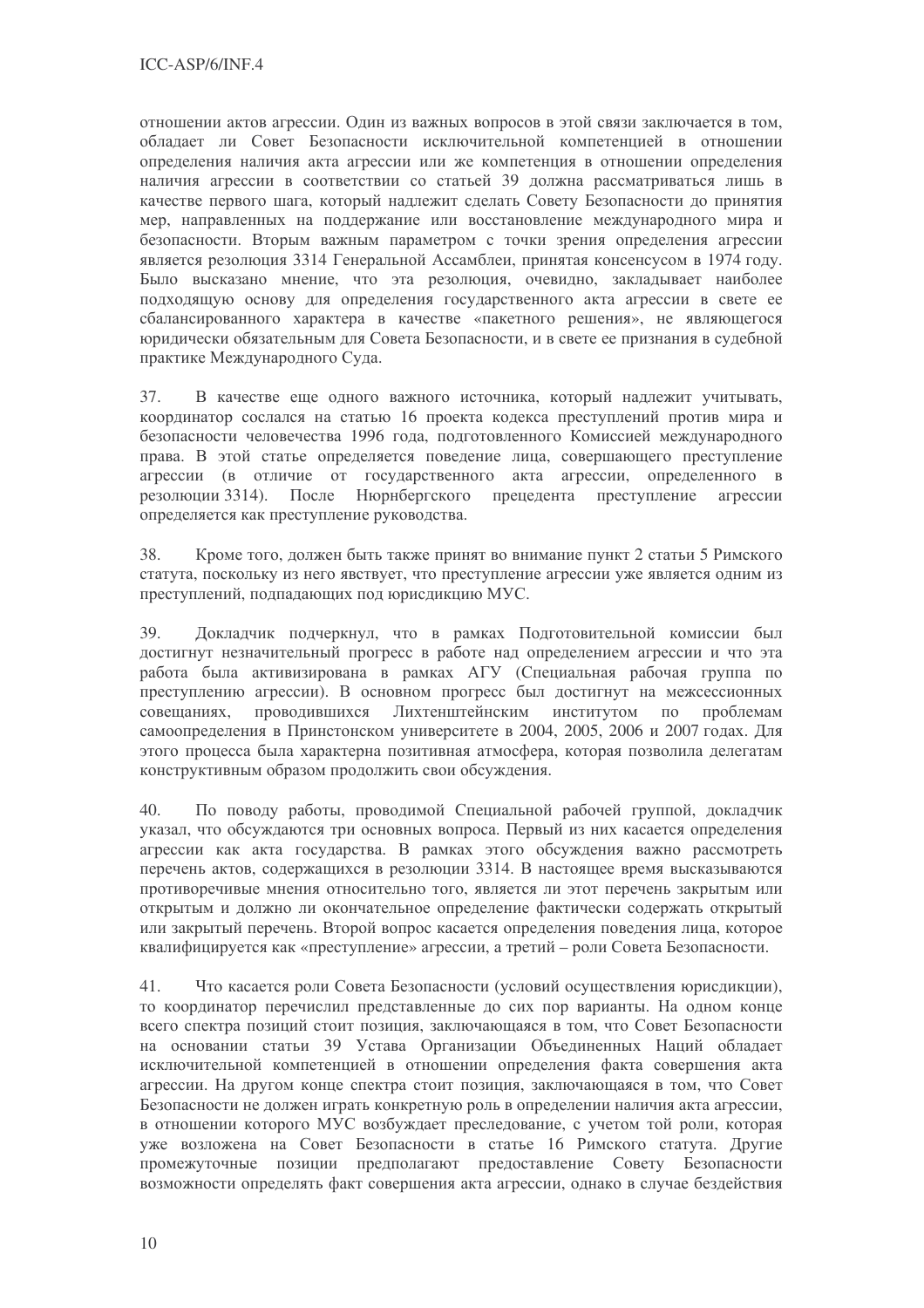Совета судопроизводство не должно блокироваться. Согласно другим позициям определенная роль возлагается на другие органы системы Организации Объединенных Наций, такие как Генеральная Ассамблея или Международный Суд.

42. На последнем совещании в Принстоне были предложены новые идеи. Например, предоставление Прокурору и Палате предварительного производства возможности действовать motu propio при осуществлении преследования за преступление агрессии, как это в настоящее время предусматривается статьей 15 Римского статута. Другая возможность могла бы заключаться в предоставлении Совету Безопасности возможности давать «зеленый свет» Суду на осуществление судопроизводства в отсутствие конкретного определения Советом наличия акта агрессии. Это расширило бы количество вариантов, имеющихся в распоряжении Совета, при сохранении возможности наложения вето.

43. Другие предложения и идеи, обсужденные в Принстоне, предполагали еще большее снижение планки для дачи «зеленого света». Одно из предложений заключалось в том, что МУС следует осуществлять свою юрисдикцию, если Совет Безопасности определил наличие не акта агрессии, а угрозы миру или нарушения мира в результате угрозы вооруженной силой или ее применения одним государством против другого. Преимущество этого варианта заключалось бы в применении знакомой формулировки, которой пользуется Совет Безопасности. Однако необходимо будет оценить последствия такого решения для повседневной деятельности Совета Безопасности. Совет, вероятно, будет более тщательно следить за своими формулировками, зная о том, что они могут предоставлять МУС возможность начать расследование. Кроме того, было внесено предложение о том, что Суду следует разрешить расследование преступления агрессии в тех случаях, когда Совет Безопасности имплицитно уже определил наличие акта агрессии - например, путем использования формулировки, содержащейся в резолюции 3314, но без термина «агрессия».

В заключение докладчик подчеркнул, что он оптимистично оценивает 44. перспективы дальнейшего прогресса в рамках этих обсуждений. По его мнению, весьма полезным для процесса переговоров является само принятие Римского статута и тот факт, что Суд находится на стадии оперативной деятельности и прогрессирует в своей деятельности. Кроме того, КО предоставит возможность укрепить Суд в политическом отношении.

45. За докладом последовало обсуждение, которое носило весьма широкий характер и в ходе которого были выражены различные мнения. Ряд делегаций поддержали понятие исключительного определения Советом Безопасности наличия преступления агрессии, тогда как другие твердо стояли на том, что МУС должен быть автономным и независимым от Совета Безопасности с учетом обязательств, принятых после Римской конференции. Другие делегации указали, что Генеральная Ассамблея также могла бы выносить подобное определение, с тем чтобы предоставить МУС возможность осуществлять юрисдикцию в отношении этого преступления.

46. Как представляется, у участников формируется консенсус в отношении роли резолюции 3314 Генеральной Ассамблеи Организации Объединенных Наций в определении преступления агрессии. Были также заданы вопросы относительно принципа легитимности и определения поведения лица. В целом было признано, что для достижения прогресса в работе над определением преступления необходим прагматический подход.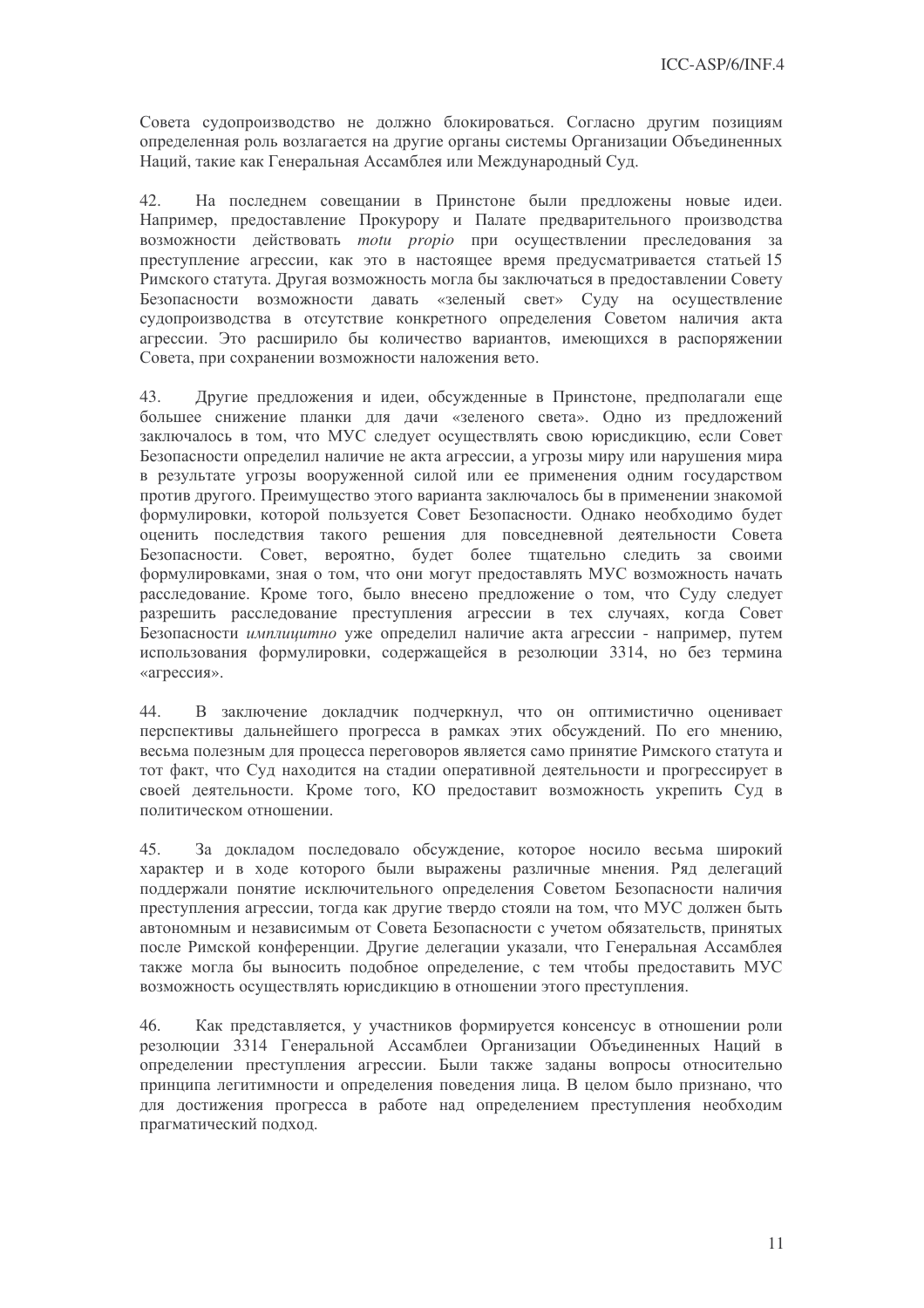### Круглый стол № 5 – Статья 124 Римского статута

### Председатель: Маурицио дель Торо, Universidad Nacional Autónoma de México

### Докладчик: Антон Камен, Международный комитет Красного Креста

Докладчик начал обсуждение статьи 124 Римского статута с рассмотрения ряда 47. ее элементов. В этой связи он сослался на характер данной статьи, указав, что она исключает осуществление МУС своей юрисдикции в отношении военных преступлений в течение семилетнего периода.

48. Что касается последствий применения этой статьи, то он отметил, что статья 124 может вызвать неясности и проблемы в отношениях между государствами. По его мнению, если гражданин определенного государства, которое прибегло к этому заявлению, совершает военное преступление на территории другого государства, то юрисдикция последнего должна преобладать над юрисдикцией государства, слелавшего это заявление.

49. Координатор упомянул, что серьезных инцидентов в связи с использованием такой статьи, как статья 124, не отмечено. Такое заявление сделали только два государства: Франция и Колумбия. Несмотря на ее использование, эта статья никак не сказывается на обязательстве наказывать за военные преступления на национальном уровне.

 $50<sub>1</sub>$ В холе лиалога в рамках круглого стола 5 произошел обмен мнениями по поводу толкования статьи 124 государствами. Обсуждения были, в частности, сконцентрированы на случае Колумбии.

 $51.$ Часть прений была посвящена вопросам, которые побудили Колумбию прибегнуть к такому заявлению, а также реакции, которую это вызвало в гражданском обществе, когда многие НПО заявили, что это порождает безнаказанность. Отмечалось также, что сделанное правительством заявление преследовало цель создать хорошие возможности для успешного продолжения проходивших в то время переговоров по мирному процессу и никоим образом не поощряло безнаказанность за совершение этих преступлений, поскольку они уже и так включены в национальное законодательство Колумбии. Отмечалось также, что Колумбия не занимает какой-либо позиции в отношении исключения статьи 124 из Статута и что для выработки конкретной позиции по данному вопросу необходимо провести тщательный анализ.

Было также рассмотрено использование такого заявления Францией. 52. Упоминался тот факт, что, в отличие от Колумбии, Франция не изменяла свое национальное законодательство, хотя это был один из главных аргументов, к которым прибегла страна, когда делала такое заявление.

53. Некоторые участники задавались вопросом, уместно ли будет совсем исключать эту статью, в то время как другие высказывали мнение, что, поскольку дата истечения действия этой статьи приближается только для двух стран, которые использовали ее, лучше было бы вообще не трогать ее. В целом участники, похоже, согласились с тем, что нет особого смысла сохранять эту статью в Статуте.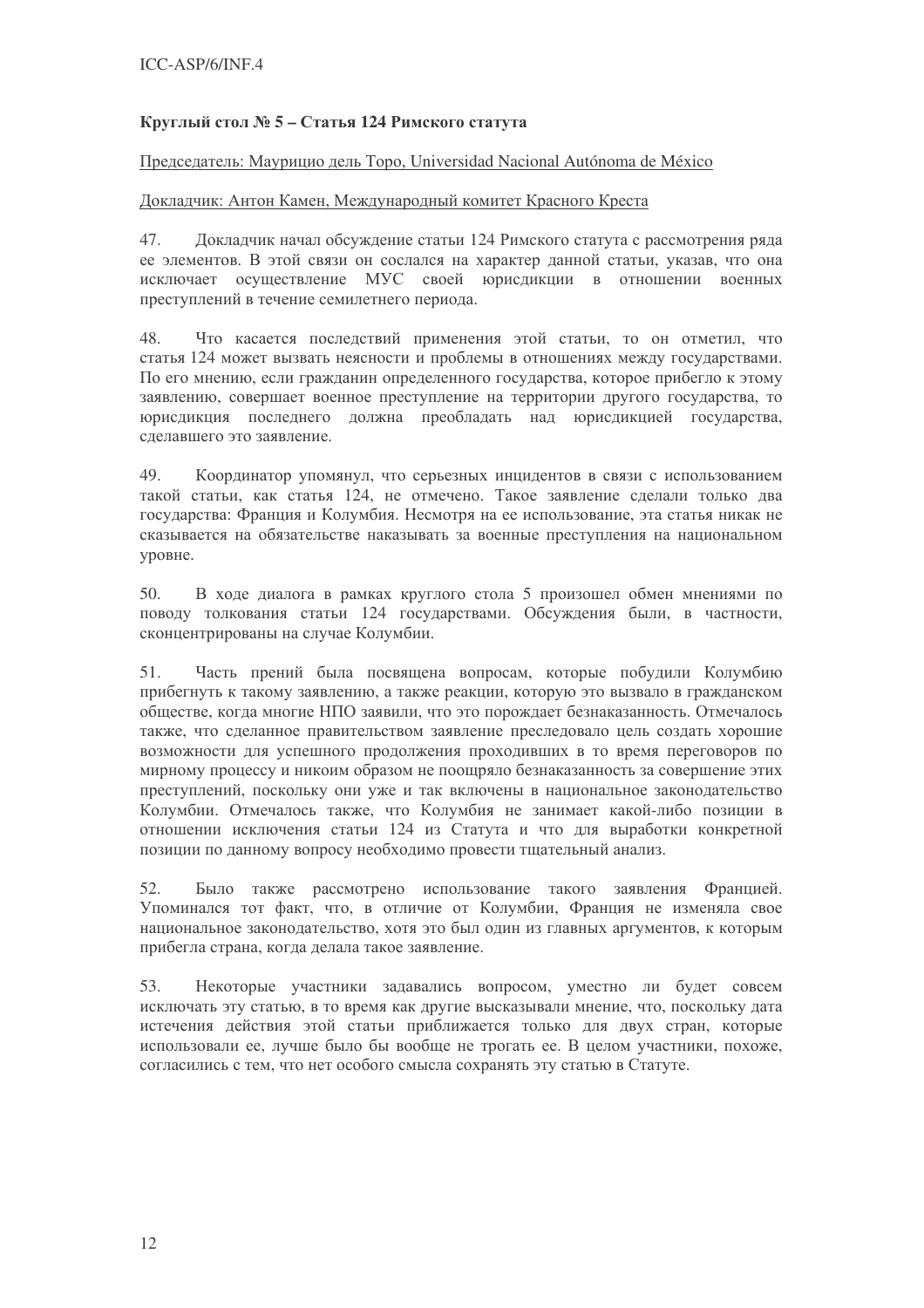Вопрос IV. Обзор других положений и включение других преступлений в Римский статут

Круглый стол №6 - Резолюция Е Заключительного акта Римской липломатической конференции 1998 гола: преступление терроризма. преступление незаконного оборота наркотических средств и другие преступления

### Председатель: Хавьер Донде, Национальный институт криминологии, Мексика

Докладчик: Дороти Маротин, Международный центр по вопросам правосудия в переходный период

54. Докладчик остановилась на тех последствиях, которые события 11 сентября и последующая «война с терроризмом» имели на международном уровне, поскольку они сделали терроризм одной из основных проблем международного сообщества.

55. Она отметила, что резолюция Е явилась результатом согласия между государствами, которые хотели включить преступление терроризма, преступление незаконного оборота наркотических средств и другие преступления, которые регулируются договорами, и теми, кто не хотел расширять число преступлений, подпадающих под юрисдикцию МУС. По мнению Комиссии международного права, преступления, регулируемые договорами,  $\sim$ ЭТО преступления, имеющие международный резонанс и кодифицируемые договорами (среди примеров таких преступлений - преступления против дипломатического персонала или пиратство).

56. Она упомянула тот факт, что некоторые ученые предлагают включить эти преступления в юрисдикцию МУС как преступления против человечности.

С одной стороны, она отметила, что, прежде чем решать, обладает ли Суд 57. юрисдикцией в отношении этих преступлений или нет, следует рассмотреть преимущества и недостатки такой возможности. В этой связи она заявила, что включение этих преступлений может иметь серьезные экономические последствия для экономически слабых стран. Равным образом включение этих преступлений может также политизировать работу Суда.

58. Координатор сказала, что, по ее мнению, преступления терроризма и незаконного оборота наркотических средств не подпадают под критерии нарушения гуманитарных принципов, как это имеет место в случае других преступлений, подпадающих в настоящее время под юрисдикцию Суда. В завершение она признала, что, хотя включение этих преступлений в юрисдикцию МУС будет содействовать борьбе с безнаказанностью за совершение преступлений терроризма и незаконного оборота наркотических средств, мы должны выяснить, являются ли эти преступления международными.

59. В ходе диалога некоторые участники высказывали мнение, что риск политизации работы Суда весьма высок. Другие соглашались с тем, что, как уже отмечала докладчик, эти преступления не затрагивают гуманитарные элементы, и поэтому, не преуменьшая серьезность и тяжесть этих преступлений для международного сообщества, их нужно считать другими видами преступлений, которые больше похожи на транснациональные преступления. В этих случаях должно развиваться двустороннее и многостороннее сотрудничество между государствами в деле их расследования и наказания за них на национальном уровне.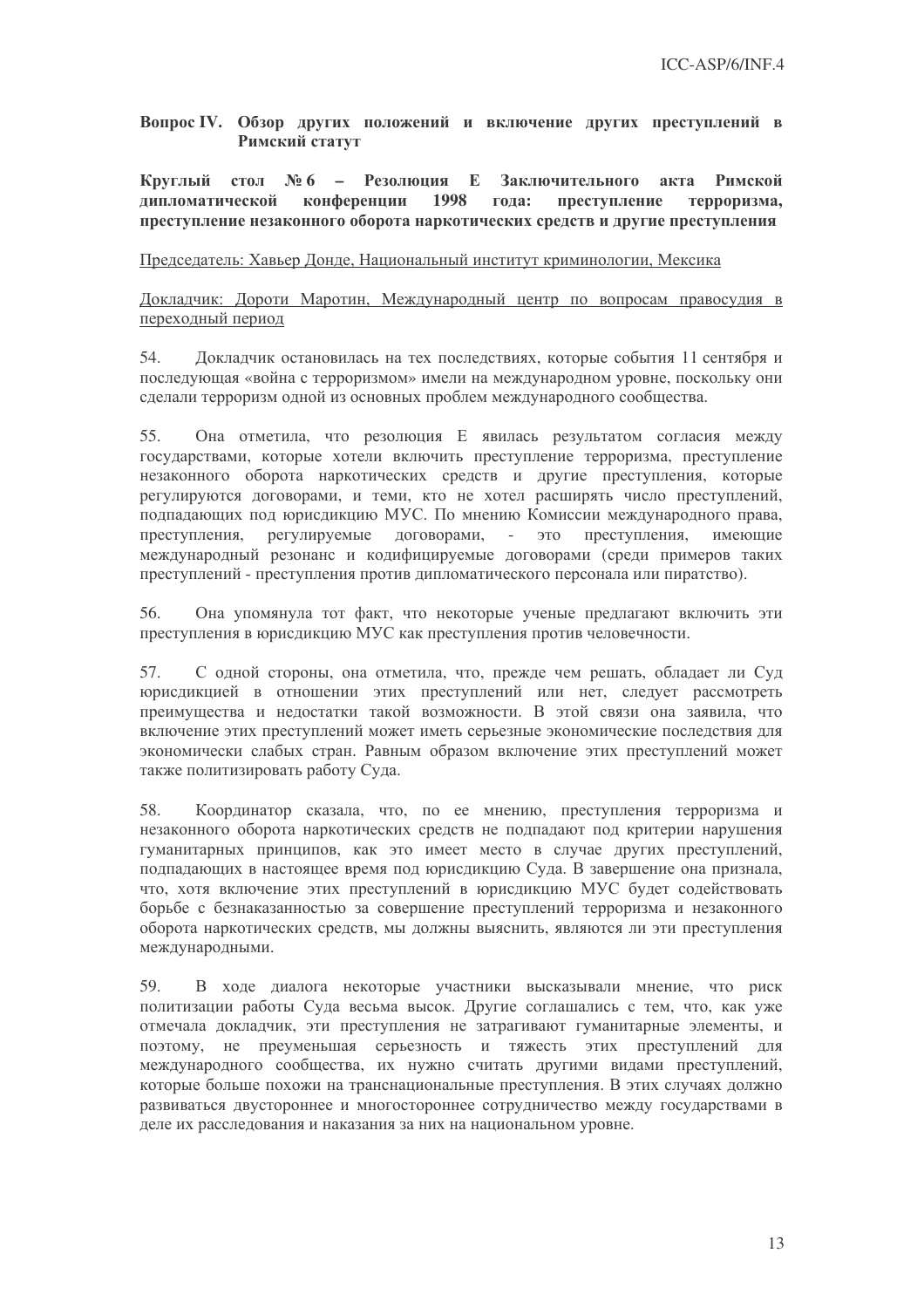### **ЧАСТЬ II**

#### **Вопрос V.** Достижения МУС за пять лет, прошедших после вступления Римского статута в силу

### Круглый стол № 7 - Работа Канцелярии Прокурора – краткое изложение

Председатель: Наоми Рот-Арриаза, Юридический колледж Хастингса, Калифорнийский университет

Докладчик: Уильям Шабас, Ирландский центр по правам человека

60. Докладчик отметил, что имеются некоторые несоответствия в высказываниях Прокурора, особенно в связи с вопросами национальной юрисдикции и ответственности государств.

 $61.$ Отмечалось, что на практике Прокурор не побуждает государства брать на себя их собственные обязательства. Прокурор сконцентрировался на расследовании деятельности повстанческих групп, и важным элементом здесь является степень тяжести преступлений, которыми он занимается. В то время как Прокурор придерживается количественного подхода, Палата предварительного производства исходит из «социальной опасности».

62. Докладчик сделал краткий обзор судебной деятельности Суда, обратив особое внимание на четыре ситуации, которыми в настоящее время занимается МУС: Уганда, Демократическая Республика Конго (ДРК), Дарфур и Центральноафриканская Республика (ЦАР).

В связи с этими четырьмя ситуациями эксперт особо выделил ряд вопросов. 63. Так, например, в случае Уганды он подчеркнул, что выданные ордеры на арест включали только повстанцев, а не военнослужащих угандийской армии. Тот факт, что уголовному преследованию подвергаются только члены Армии сопротивления Бога (ЛРА), дает государству преимущество в плане ведения переговоров на основе нерешенной дилеммы мира и правосудия.

64. Касаясь ситуации в ДРК, он выразил свою озабоченность по поводу того, что преступления, за которые несет ответственность Томас Лубанга Дьилу, были на самом деле такими же тяжкими, как и преступления, совершенные другими лицами. Тем не менее за четыре года в Суде возникло только одно дело.

Он также осветил ситуацию в Дарфуре, отметив медленные темпы и процедуру 65. рассмотрения этого вопроса. Он задал вопрос, не стало бы правосудие более оперативным, если бы были созданы специальные трибуналы.

В связи с медленными темпами расследований в Центральноафриканской 66. Республике он особо отметил, что само правительство в декабре 2006 года задало Суду такой вопрос, поинтересовавшись, почему нет никакого прогресса в расследованиях, хотя они передали это дело в январе 2005 года.

Докладчик отметил, что в период с 2003 по 2004 год наблюдался определенный 67. энтузиазм, однако с тех пор ничего не произошло. Прокурор не смог настоять на том, чтобы государства приняли на себя свои обязательства, и тот факт, что расследования сосредоточены на повстанческих группах, показывает, что государства не очень боятся MYC.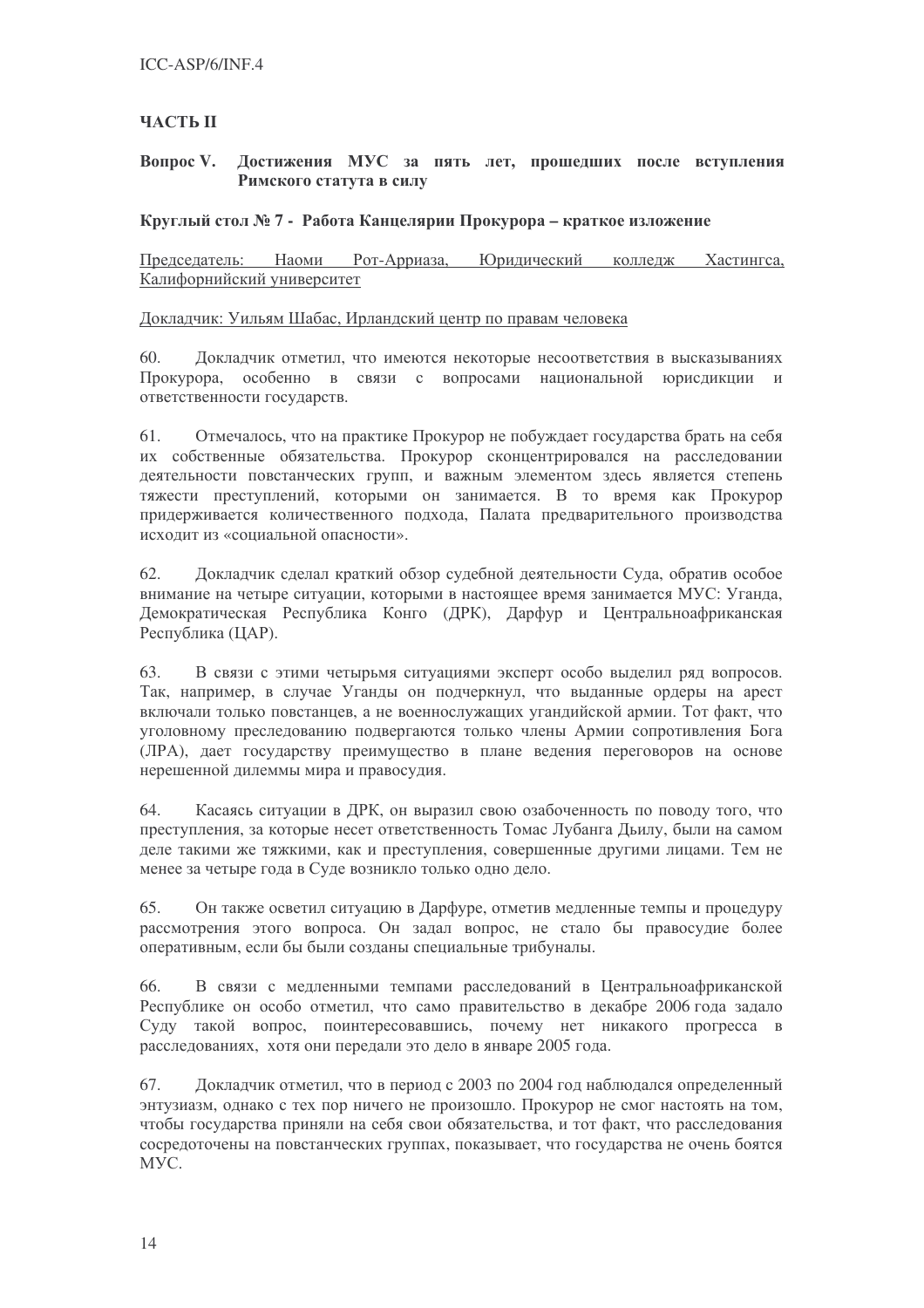68. Открытая дискуссия по этому вопросу была весьма активной, а обмен мнениями - особенно интересным. Хотя были участники, которые утверждали, что МУС переживает кризис, другие считали, что успех МУС заключается уже в самом факте его существования и что было бы несправедливо и неправильно называть его работу неудачной после столь короткого срока функционирования. Тем более если учесть, что значительная часть первых лет была посвящена тому, чтобы сделать его рабочим органом и добиться выполнения положений Римского статута.

69. Утверждалось также, что Канцелярия Прокурора не в состоянии полностью выполнять свой мандат, поскольку у нее нет необходимых финансовых ресурсов для надлежащего проведения расследований. Некоторые участники высказывали мнение, возможно, необходимо учредить разведывательное и/или полицейское ЧTO. подразделение, которое поможет Суду исполнять ордеры на арест

70. Некоторые участники также подчеркивали, что публичные высказывания Прокурора о том, что он будет уделять основное внимание тем, кто «несет наибольшую ответственность», больше отвечают положениям, содержащимся в Статуте Специального суда по Сьерра-Леоне, а не в Римском статуте. Такая политика потенциально может дать неверный сигнал преступникам в Африке, поскольку сведение ситуации к выдаче всего лишь нескольких ордеров на арест является слишком упрощенной оценкой.

В связи с вопросами по работе Прокурора многие сходились во мнениях о том, 71. что нельзя думать, будто это единственный источник проблем, поскольку необходимо проанализировать уровень сотрудничества государств с Судом. Такое отсутствие сотрудничества - одна из основных проблем, с которыми сталкивается МУС. МУС выдал несколько ордеров на арест, однако они могут быть исполнены только государствами, и в этом смысле отношения между государствами и Судом тесно взаимосвязаны. Было даже несколько участников, которые утверждали, что проблема заключается в принципе взаимодополняемости, поскольку именно это серьезно замедляет работу.

### Круглый стол № 8 - Информационно-просветительская деятельность - участие потерпевших и права обвиняемых согласно Римскому статуту

### Председатель: Полин Вега, КПМУС

### Докладчик: Карин Бонно, Международная федерация по правам человека

Эксперт Карин Бонно рассказала о существующей правовой базе, 72. предусмотренной для потерпевших в Римском статуте и других соответствующих документах, как, например, Правила процедуры и доказывания, а также регламенты Суда и Секретариата Суда, которые все вместе включают примерно 115 положений по данному вопросу. Она отметила, что принципы, закрепленные в этих положениях, начали развиваться и осуществляться Судом, в частности Палатами предварительного производства I и II, которые следят за ситуациями в Демократической Республике Конго и Уганде.

Эксперт исходила из предпосылки, что в МУС потерпевшие имеют право на 73 участие в судопроизводстве, право быть представленными и получать возмещение и защиту.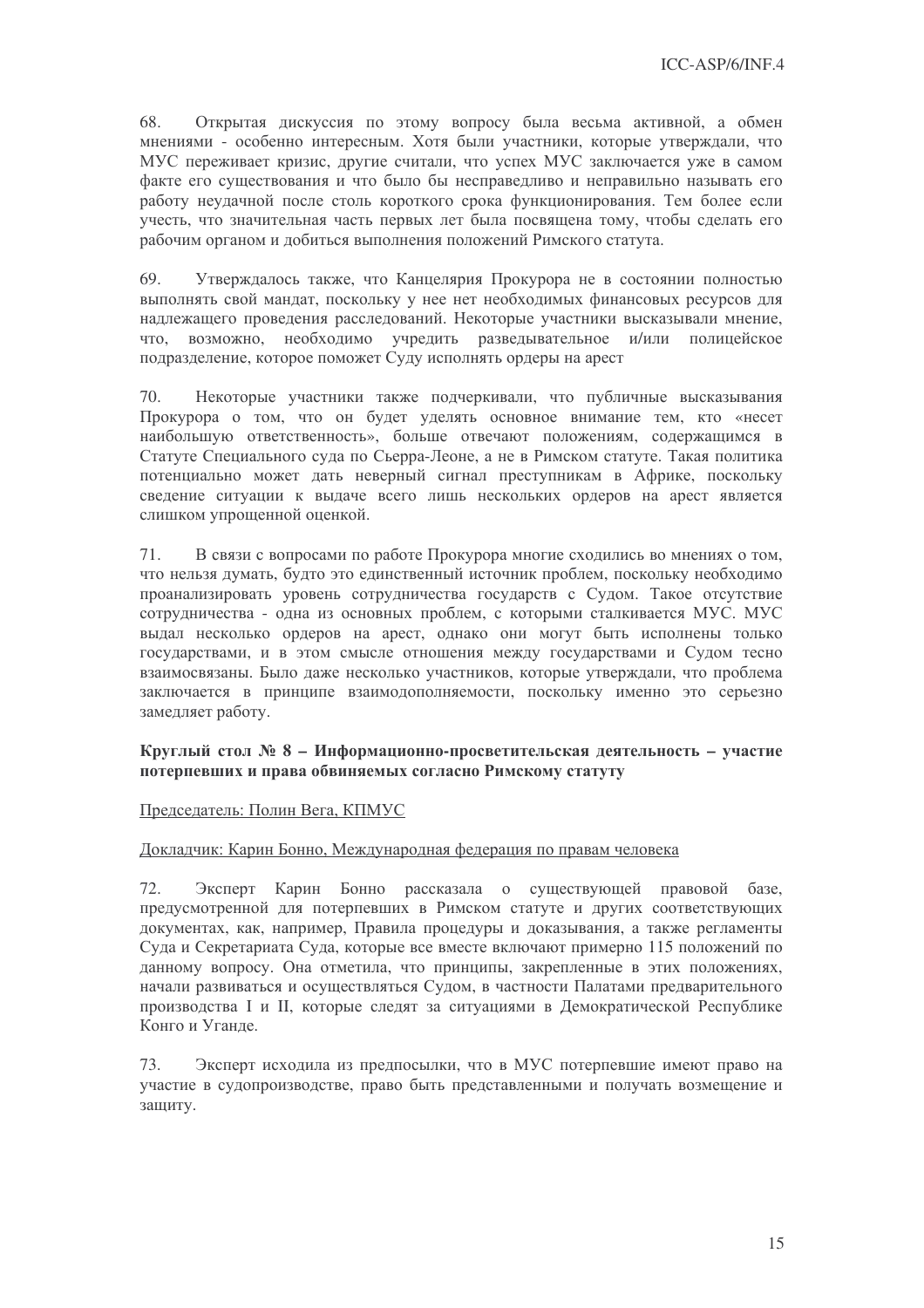74. Эксперт пояснила, что в принятых в последнее время решениях КАП говорилось, что участие потерпевших может поставить под угрозу расследование. Она также заявила, что Палаты предварительного производства I и II в своих решениях от 17 июля 2006 года и 10 августа 2007 года, соответственно, подчеркивали, что участие потерпевших начинается с начала расследования и что это не противоречит принципу справедливого и оперативного судебного разбирательства. Кроме того, эксперт разъяснила различия в прецедентах между Палатой I и II и между участием в ситуациях и в деле (дело Лубанги). Самыми актуальными проблемами для Суда в плане обеспечения участия остаются согласование прецедентов в интересах потерпевших, участие в работе группы, раскрытие информации и перевод форматов участия потерпевших, поддержка посредникам, включая даже материальную помощь и помощь в обеспечении безопасности, хотя при этом они не должны подменять МУС.

75. Еще ОДИН обсуждавшийся вопрос был связан  $\mathbf{c}$ юридическим представительством потерпевших. С одной стороны, существует Управление публичных адвокатов потерпевших (УПАП), которое обладает полномочиями оказывать помошь и солействие юрилическим прелставителям потерпевших и лаже выступать в палате в связи с некоторыми вопросами представительства потерпевших, но эти полномочия еще необходимо уточнить. С другой стороны, Суду еще предстоит разработать эффективные положения по юридической помощи потерпевшим.

76. Эксперт также остановилась на вопросе о полномочиях в плане возмещения, роли Суда и государств в деле замораживания поступлений от имуществ обвиняемых лиц, а также на вопросе двойного мандата фидуциарного фонда и важности разработки справедливых программ помощи за счет добровольных взносов.

77. Как подчеркнула эксперт, для того, чтобы потерпевшие знали свои права, Суду необходимо расширять свою информационно-просветительскую деятельность. До сих пор Суд не знал, как устанавливать контакты с потерпевшими. Необходимо, чтобы подход был гибким и чтобы он корректировался с учетом различных реалий.

Докладчик также отметила, что для того чтобы потерпевшие знали о своих 78. правах, Суду необходимо расширять свою информационно-просветительскую деятельность. Как отмечалось, до сих пор Суд не устанавливал достаточного количества контактов с потерпевшими, и необходимо, чтобы направленность этого подхода корректировалась с учетом реальной обстановки. Как и в 2005 и 2006 годах, определяющую роль будет играть Ассамблея государств-участников.

79. Меры защиты потерпевших были сконцентрированы на том, чтобы не раскрывать их личность. Это также влияет на их участие, и необходимо установить надлежащий баланс между участием и безопасностью. Докладчик также подчеркнула необходимость того, чтобы большее число государств заключили соглашение о переселении свидетелей.

80. Эксперт подчеркнула, что права обвиняемых, закрепленные в Римском статуте, включают международные стандарты прав человека. Тем не менее, необходимо решить некоторые проблемы. Одна из них связана с юридической помощью обвиняемым. В деле Лубанги, например, защита заявила, что у него нет необходимых средств. Другой вопрос, который необходимо рассмотреть, - это классификация документов, которые поступают от КАП защите, поскольку необходимо защищать источники, как это предусмотрено статьей 53 (е). И наконец, эксперт выразила озабоченность по поводу проблем и задержек с письменными переводами.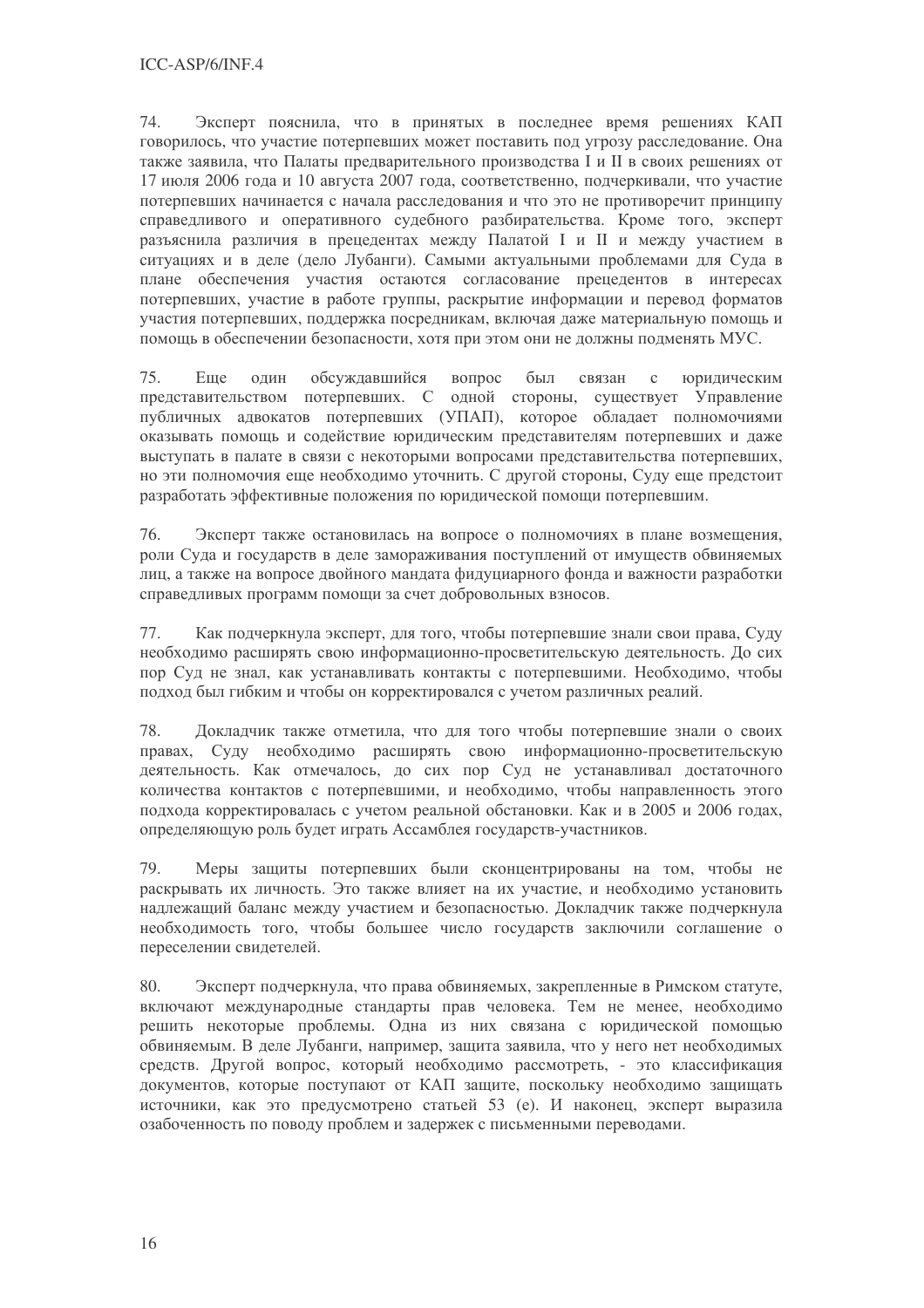81. Был проведен обмен мнениями по двум категориям потерпевших, которые сформировались на практике: потерпевшие в рамках ситуаций и потерпевшие в рамках дел. Некоторые участники признавали наличие сводной судебной практики в отношении возмещения, которая могла бы стать полезной для Суда, хотя в то же время МУС сам создаст новые прецеденты или будет использовать уже имеющийся опыт.

82. И наконец, некоторые участники высказывали мнение, что хотя и существует необходимость в оценке участия потерпевших, позиция Прокурора в деле Лубанги носит слишком ограничительный характер и не учитывает жертвы многих преступлений, а это означает ограничение участия потерпевших. В этой связи важно пересмотреть требования потерпевших и вопрос участия потерпевших.

### Круглый стол № 9 - Сотрудничество и осуществление

### Председатель: Оскар Хулиан Герреро, прокуратура, Колумбия

### Локладчик: Уго Релва, юридический советник, «Международная амнистия»

83. Эксперт Уго Релва пояснил, что успех функционирования судебной системы зависит от национальных судов, а не от международных. Не ставя под сомнение значение МУС, он указал, что Суд является ценным инструментом, однако его работа основана на принципе взаимодополняемости.

84. особо отметил обязательство Эксперт государств пересматривать обязательства, вытекающие из договоров помимо Римского статута, которые связаны с ним по тематике, когда речь идет об осуществлении Римского статута на национальном уровне. Без этого невозможно соблюдать другие подобные договоры.

85. Эксперт дал общий обзор осуществления Статута МУС в странах полушария. Он отметил, что одна из проблем с осуществлением связана с преступлениями, которые могут быть совершены в изолированных условиях, как, например, пытки или исчезновения, и необходимостью адаптации не только уголовных кодексов каждой страны, но и военных кодексов. Так, например, в случае пересмотра военного кодекса необходимо решить такие вопросы, как «ответственность командиров и других начальников» и «надлежащее подчинение». Говорилось также о важности запрета на амнистию за совершение преступлений, подпадающих под действие Статута, и недопущении юрисдикции военных трибуналов в отношении военных преступлений. Эксперт также призвал исключить выражение «кроме как по причинам национальной безопасности», в том числе в статьях 72 и 73 Статута.

В ходе обсуждений участники подчеркивали важность осуществления на 86. национальном уровне Римского статута и других соответствующих договоров, как, например, Женевские конвенции 1949 года и факультативные протоколы к ним. Подчеркивалось также, что процессы осуществления должны основываться на принципе законности и важности участия гражданского общества в усилиях, предпринимаемых государством при адаптации национального законодательства к международным стандартам.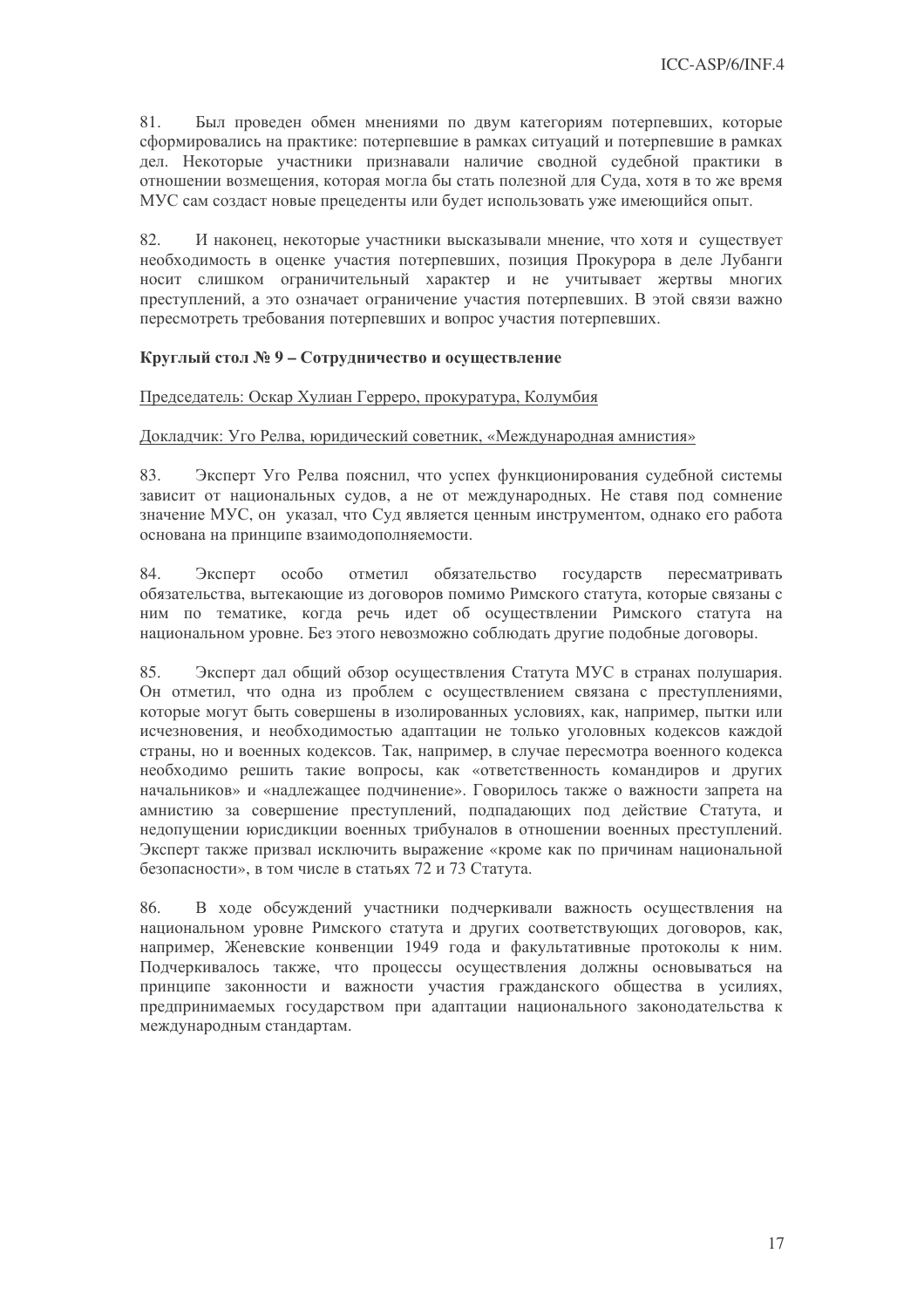### Круглый стол № 10 – Вклад МУС в правосудие, мир и безопасность

### Председатель: Элизабет Салмон, Католический понтификальный университет Перу

### Докладчик: Сокорро Флорес Лиера, руководитель Отделения МУС при Организации Объединенных Наций

Эксперт отметила успехи МУС в свете того факта, что это молодое 87. учреждение. Она указала, что имеется ряд значительных достижений в плане национальных законодательств, но в то же время само учреждение Суда является успехом и вкладом в дело мира, правосудия и безопасности. Еще один важный момент заключается в том, что Совет Безопасности передал Суду ситуацию (Дарфур), признавая этот Трибунал в качестве механизма сдерживания преступлений и механизма, вносящего важный вклад в достижение мира.

Эксперт напомнила, что первые годы работы Суда были посвящены тому, 88. чтобы слелать его функциональным механизмом, и что в 2004 году именно само правительство Уганды передало ситуацию Суду. На практике обязательства Суда достаточно сложны, поскольку большая часть его работы должна разворачиваться в тех местах, где в настоящее время происходят вооруженные конфликты.

89. Она также отметила позитивное и сдерживающее воздействие, которое оказывает Суд. Она, в частности, упомянула случай Кот д'Ивуара, а также использование детей-солдатов в Африке.

 $90.$ В заключение она отметила, что поскольку у Суда нет органа, исполняющего его решения, в деле соблюдения и выполнения этих решений он зависит от государств.

91. Участники высказывали общее мнение, что Суд оказывает позитивное воздействие как на национальном, так и на международном уровне, поскольку требует от государств адаптировать их законодательство и обеспечить предание преступников правосудию. Он также вносит очевидный вклад в дело мира и безопасности.

Некоторые отмечали, что Совет Безопасности должен играть более активную 92. роль в ситуации в Дарфуре. Соглашались и с тем фактом, что Суду необходимо более активное сотрудничество государств для легитимизации своей работы при одновременной демонстрации ее эффективности

### **ЧАСТЬ III**

### Диалог между участниками (первая часть)

### Председатель: Валери Остерфельд, Канада

93. В целях содействия обмену мнениями между участниками координатор представила ряд вопросов, которые, по ее мнению, следует обсудить дополнительно. Она сослалась на статью 8.2 b.xx Римского статута относительно перечня средств и методов ведения войны, в которую должны быть внесены поправки в соответствии со статьями 121 и 123 Римского статута, а также на процесс подготовки к Конференции по обзору. В сформулированных ею вопросах она указала, как НПО организуют или построят Конференцию по обзору. Она также попросила представителей государств и Суда высказать свои мнения относительно предполагаемых потребностей, связанных с проведением Конференции.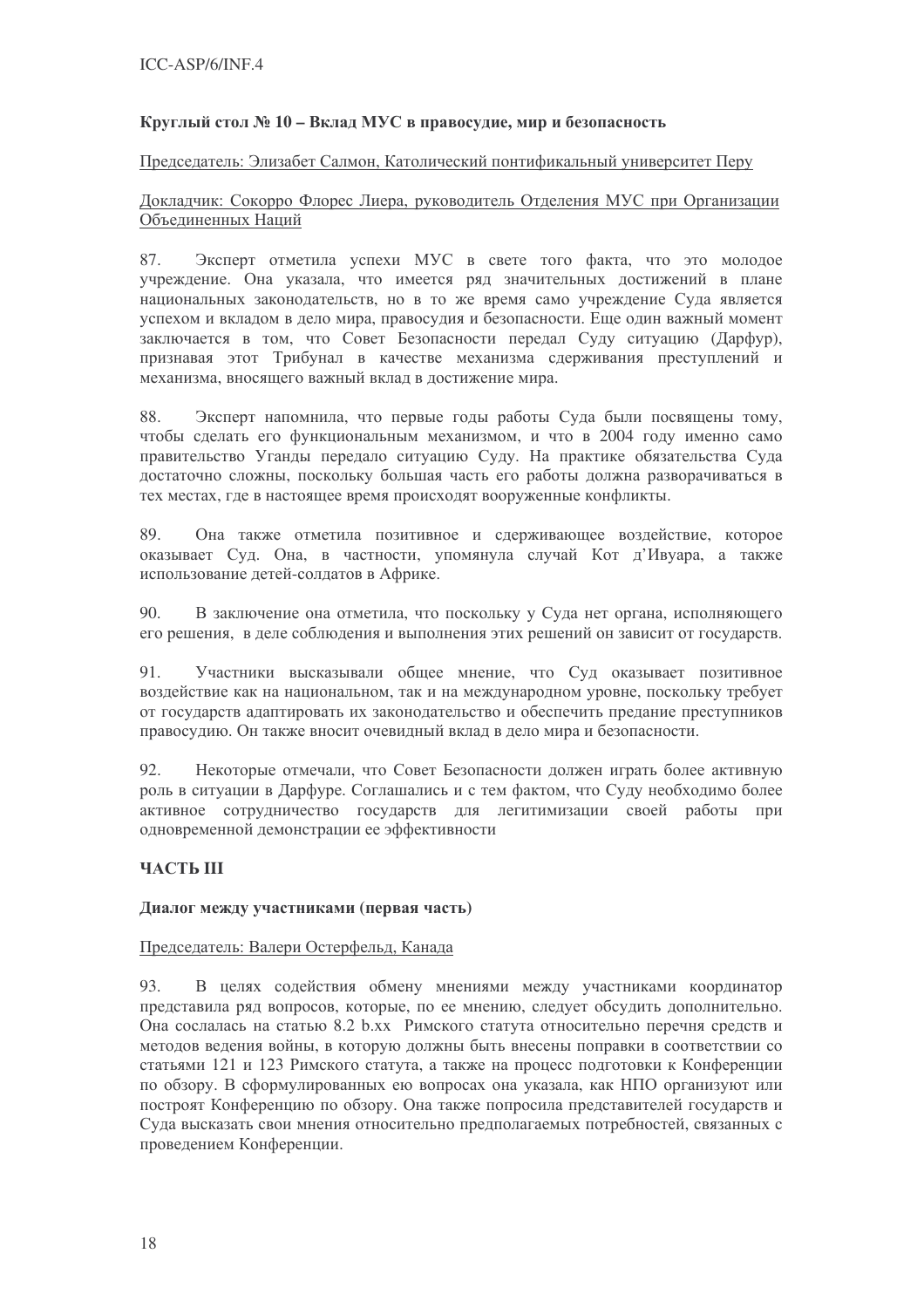94. Некоторые участники отмечали, что в процессе подготовки к Конференции по обзору должно участвовать гражданское общество и что этот процесс должен быть как можно более активным.

 $95^{\circ}$ Представители государств в своих пожеланиях в отношении Конференции по обзору, в частности в том что касается преступления агрессии, чаще соглашались с необходимостью более детального пересмотра роли Совета Безопасности. Некоторые участники указывали, что это преступление следует рассматривать не как поправку, а как один из необходимых элементов Конференции.

96 Что касается потребностей, связанных с подготовительным процессом, то некоторые участники отмечали, что необходимо: а) полагаться на более активное участие Ассамблеи государств-участников; b) выделять не три месяца, как это установлено правилами, а больше времени для представления поправок или предложений; с) рассмотреть технические обзоры Статута для облегчения работы Суда и, в частности, работы Канцелярии Прокурора; d) использовать Конференцию лля того, чтобы государства-члены могли произвести оценку работы Суда и чтобы Суд сам также мог оценить свою работу; е) установить критерии для определения места проведения Конференции по обзору.

97. Что касается перечня, упоминаемого в статье 8.2.b.xx Римского статута, касающийся средств и методов ведения войны, то отмечалось, что на Конференции следует представить добавление для рассмотрения государствами.

### Диалог между участниками (вторая часть)

### Председатель: Хуан Мануэль Гомес-Робледо, Мексика

98. Координатор уделил особое внимание двум основных вопросам, которые, по его мнению, заслуживают рассмотрения ввиду их сложности: определение преступления агрессии, и в частности роль Совета Безопасности в этом процессе, и дилемма мира и правосудия.

 $QQ$ Что касается первого вопроса, то участники подчеркивали, что необходимо найти формулу, которая не будет ставить под угрозу комплексный характер Статута. Некоторые участники отмечали необходимость проявлять осторожность в отношении роли Совета Безопасности и мер, которые могут быть приняты некоторыми странами, являющимися постоянными членами Совета Безопасности, но не являющимися участниками Римского статута. Другие ссылались на ту роль, которую Совет Безопасности мог бы потенциально играть в связи с главой VII Устава ООН. Говорилось также, что полномочия Совета Безопасности не предусматривают активацию индивидуальной уголовной юрисдикции.

Кроме того, некоторые участники упоминали работу, проделанную в 100. Принстоне, в частности в связи с необходимостью выработки реалистичного подхода в отношении позиции постоянных членов Совета Безопасности. Обсуждалась также идея сделать Палату предварительного производства своего рода фильтром, и отмечалось, что эта инициатива имеет как преимущества, так и недостатки и что по этой причине по данному вопросу нет консенсуса. Одни говорили, что применение статьи 16 для определения преступления представляет собой препятствие, в то время как другие указывали, что если принимать определение, подобное тому, которое было разработано Специальной рабочей группой по преступлению агрессии, статью 16 необходимо будет изменить.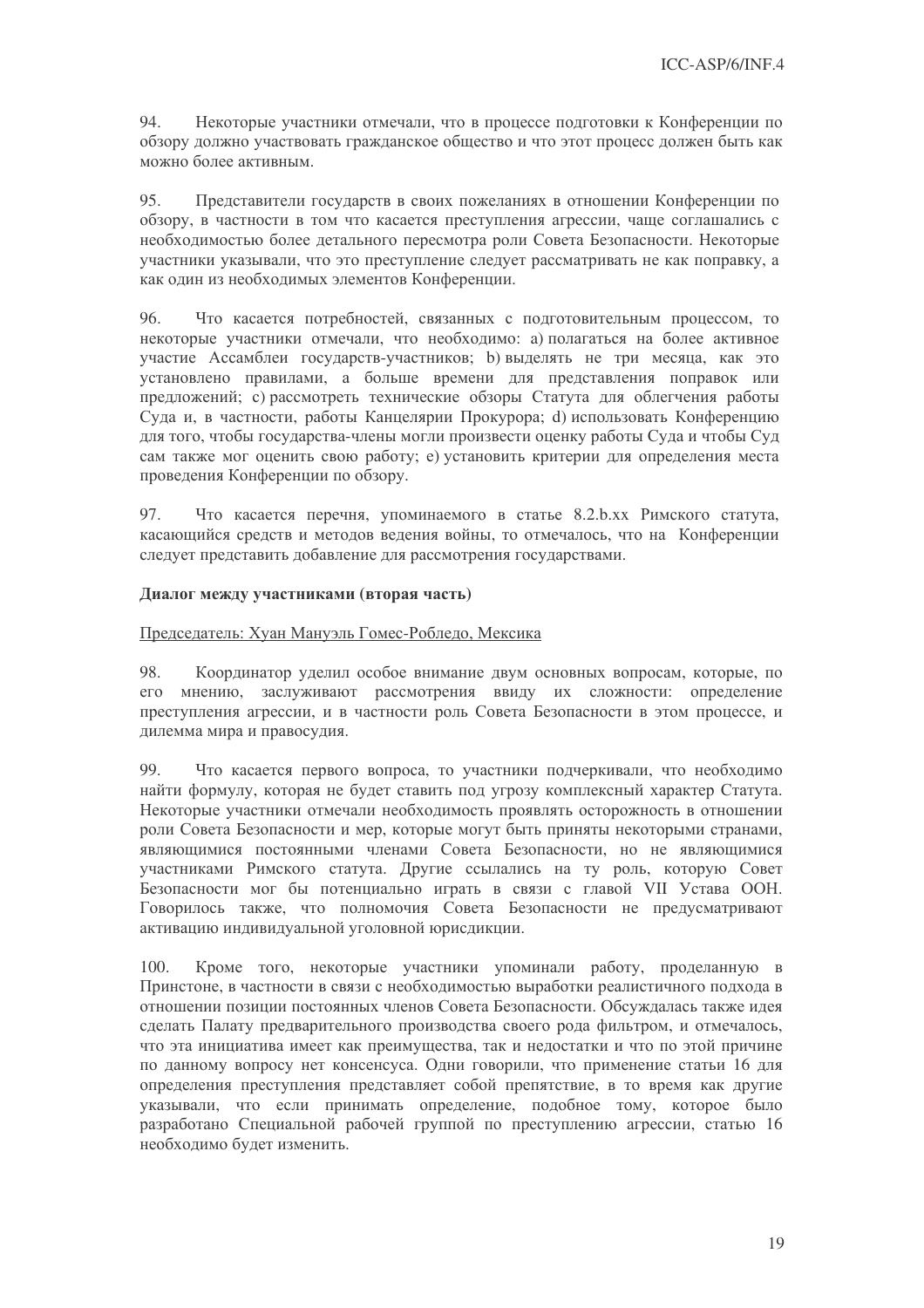101. Говорилось также, что наличие процедуры обзора Римского статута является преимуществом по сравнению с Уставом ООН, поскольку поправки можно утверждать без необходимости обеспечения голосов пяти постоянных членов Совета Безопасности. Отмечалась также готовность Совета Безопасности сотрудничать с Судом в случае Дарфура.

 $102<sub>1</sub>$ Что касается дилеммы мира и правосудия, то координатор поинтересовался у участников, следует ли ставить этот вопрос перед Конференцией по обзору. Многие участники согласились, что это важный вопрос, который необходимо обсудить, однако заявили, что Конференция по обзору необязательно является лучшим местом для рассмотрения данного вопроса. Для других это вопрос, в котором основополагающую роль играет ответственность государства. Поэтому некоторые отмечали, что даже если идут мирные процессы, государства обязаны передавать дела МУС, если они не в состоянии организовать судопроизводство в стране. Некоторые другие указывали, что даже в контексте мирных процессов недопустимы амнистии за преступления, подпадающие под действие Статута. Сформировалось общее мнение по поводу того факта, что концепции мира и правосудия являются взаимодополняющими.

### Перемония закрытия

Во время церемонии закрытия организаторы заявили, что Семинар полушария  $103.$ стал весьма полезным форумом для содействия открытому и активному диалогу в регионе. Высказывалось также пожелание продолжить анализ вопросов, которые будут рассматриваться Конференцией по обзору. Как подчеркнули организаторы, большинство участников согласны с тем, что подобные форумы являются подходящим местом для обсуждения того, что будет способствовать процессу подготовки к Конференции по обзору, которая сможет укрепить принципы, закрепленные в Римском статуте.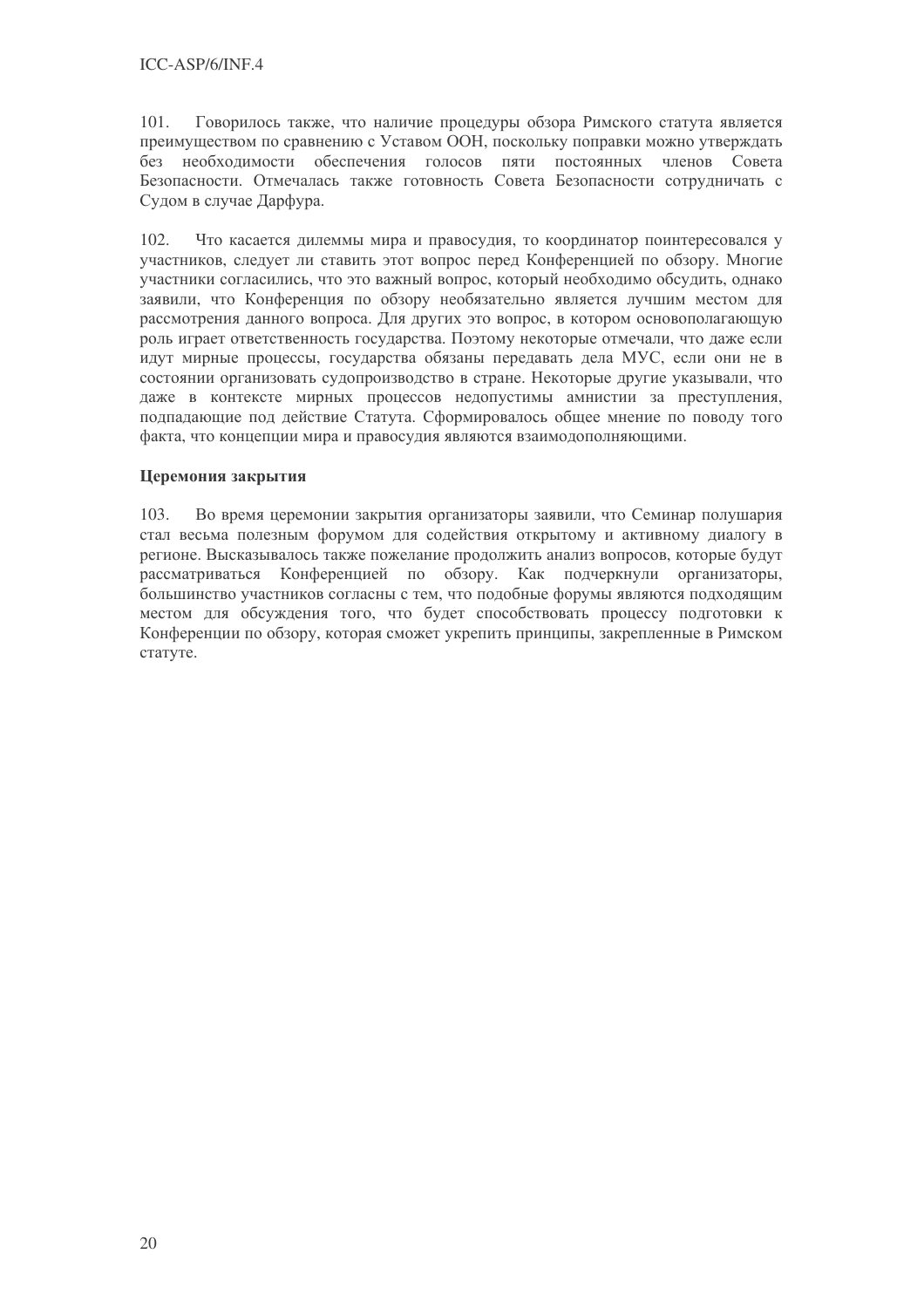## Приложение I

### Список участников

### **ARGENTINA/ARGENTINE**

1. Juan Manuel Gramajo Ministerio de Relaciones Exteriores Comercio Internacional y Culto.

### **BOLIVIA/BOLIVIA**

2. Claudia Barrionuevo Romero Ministerio de Relaciones Exteriores y Culto.

### **BRASIL/BRAZIL**

3. Antonio Paulo Cachapuz de Medeiros 4. Franklin R. Hoyer

Ministerio de Relaciones Exteriores.

### **CANADÁ/CANADA**

5. Alan Kessel 6. Christine Hanson Ministerio Federal de Relaciones Exteriores.

### **CHILE/CHILI**

7. Claudio Troncoso Repetto Ministerio de Relaciones Exteriores.

### **COLOMBIA/COLOMBIA**

8. Clara Inés Vargas Ministerio de Relaciones Exteriores. 9. Oscar Julián Guerrero Procuraduría General de la Nación.

### **COSTA RICA/COSTA RICA**

10. Oscar Omar Monge Castro 11. Gioconda Ubeda Rivera Ministerio de Relaciones Exteriores y Culto.

### **CUBA/CUBA**

12. Anet Pino Ministerio de Relaciones Exteriores.

### **GUATEMALA/GUATEMALA**

13. Erick Mauricio Maldonado Ríos Ministerio de Relaciones Exteriores.

### **LIECHTENSTEIN/ LIECHTENSTEIN**

14. Stefan Barriga Misión Permanente de Liechtenstein ante las Naciones Unidas.

### **MÉXICO/MEXICO**

- 15. Juan Manuel Gómez-Robledo
- 16. Joel Hernández García
- 17. Víctor M. Uribe Aviña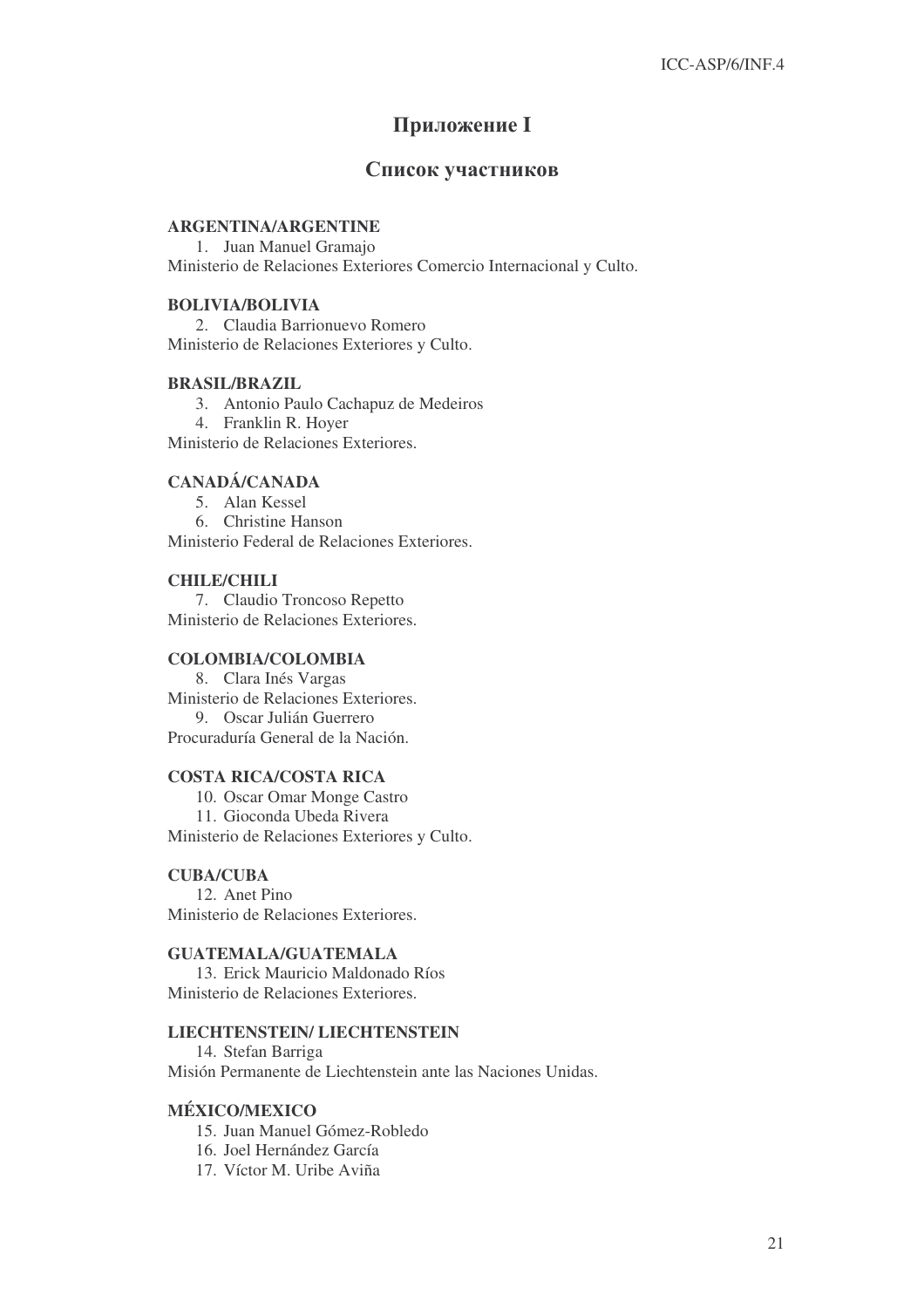- 18. Liliana López Ortíz
- 19. Gabriela A. Moreno Hidalgo
- 20. Sandra Sánchez Aguillón
- 21. Sylvia Cabrera Lara
- 22. Luis Ángel Benavides Hernández
- 23. Alejandro Alday González
- 24. Alonso Martínez Ruiz

Secretaría de Relaciones Exteriores.

### **NICARAGUA/NICARAGUA**

25. Horacio Brenes Icabalceta Ministerio de Relaciones Exteriores.

### **PERÚ/PERU**

26. Carmen Rosa Arias Morales Ministerio de Relaciones Exteriores.

### **PORTUGAL /PORTUGAL**

27. Francisco Falcao Machado Ministerio de Relaciones Exteriores de Portugal en México, Presidencia de la Unión Europea.

### **SUDÁFRICA/SOUTH AFRICA**

28. Sabelo Sivuyile Maqungo Facilitador del Grupo de Trabajo Nueva York para el tema de la Conferencia de Revisión.

### **TRINIDAD Y TOBAGO/TRINIDAD AND TOBAGO**

29. Eden Charles Ministerio de Relaciones Exteriores.

### **URUGUAY/URUGUAY**

30. Berta Feder Ministerio de Relaciones Exteriores.

### **VENEZUELA/VENEZUELA**

31. Adriana Celis 32. José Manuel Casal Vázquez Ministerio de Relaciones Exteriores.

### **CORTE PENAL INTERNACIONAL/INTERNATIONAL CRIMINAL COURT**

33. Socorro Flores Liera Oficina de la Corte Penal Internacional ante las Naciones Unidas.

### **SECRETARÍA DE LA ASAMBLEA DE ESTADOS PARTES/SECRETARIAT OF THE ASSEMBLY OF STATES PARTIES**

34. Renán Villacís

### **COALICION POR LA CORTE PENAL INTERNACIONAL/COALITION FOR THE INTERNATIONAL CRIMINAL COURT**

35. William Pace

36. Osvaldo Zavala

37. Francesca Varda

38. Paulina Vega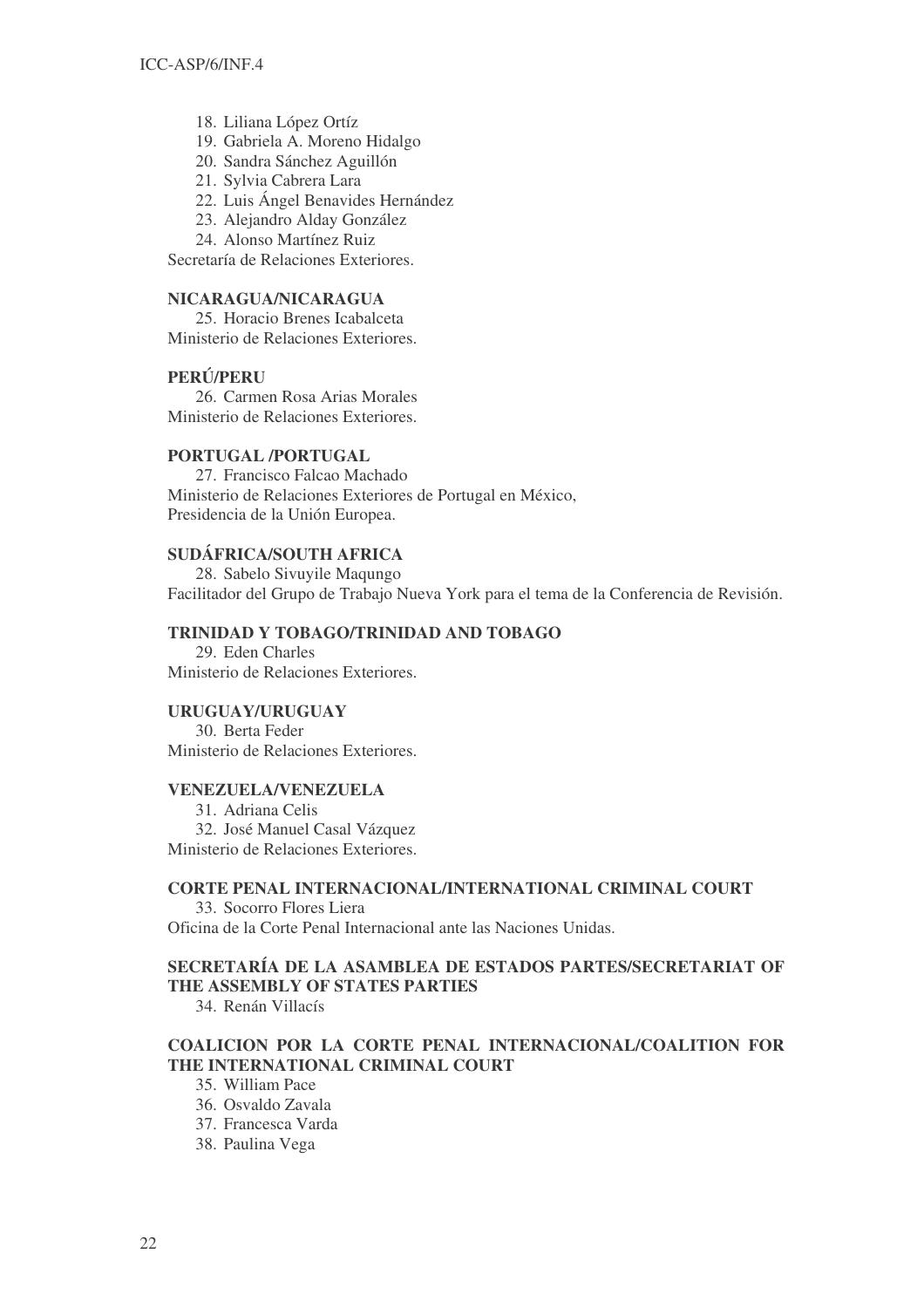### **UNIVERSIDAD IBEROAMERICANA/UNIVERSIDAD IBEROAMERICANA**

39. Juan Carlos Arjona

40. Sofía Lascurain

41. Abigail Díaz de León

42. Denise González Núñez

### **COMITÉ INTERNACIONAL DE LA CRUZ ROJA/INTERNATIONAL COMMITTEE OF THE RED CROSS**

43. Anton Camen

44. Romaric Ferraro

### **EXPERTOS ACADEMICOS/ACADEMIC EXPERTS**

45. Valerie Oosterveld University of Western Ontario.

46. Douglas Cassel Centro de Derechos Humanos, Universidad de Notre Dame.

47. Elizabeth Salmón Pontificia Universidad Católica del Perú.

48. Javier Dondé Instituto Nacional de Ciencias Penales.

49. Mauricio del Toro Instituto de Investigaciones Jurídicas, UNAM.

50. William Schabas Centro Irlandés por los Derechos Humanos.

51. Naomi Roht-Arriaza Universidad de California.

### **EXPERTOS DE LA SOCIEDAD CIVIL/CIVIL SOCIETY EXPERTS**

52. Karine Bonneau Federación Internacional de los Derechos Humanos.

53. Hugo Relva Amnistía Internacional.

54. Dorothée Marotine Centro Internacional por la Justicia Transicional.

### **INVITADOS/INVITES**

55. Thomas Stolzl Delegación de la Comisión Europea en México.

56. Adrián Mouriz Coalición Mexicana por la Corte Penal Internacional.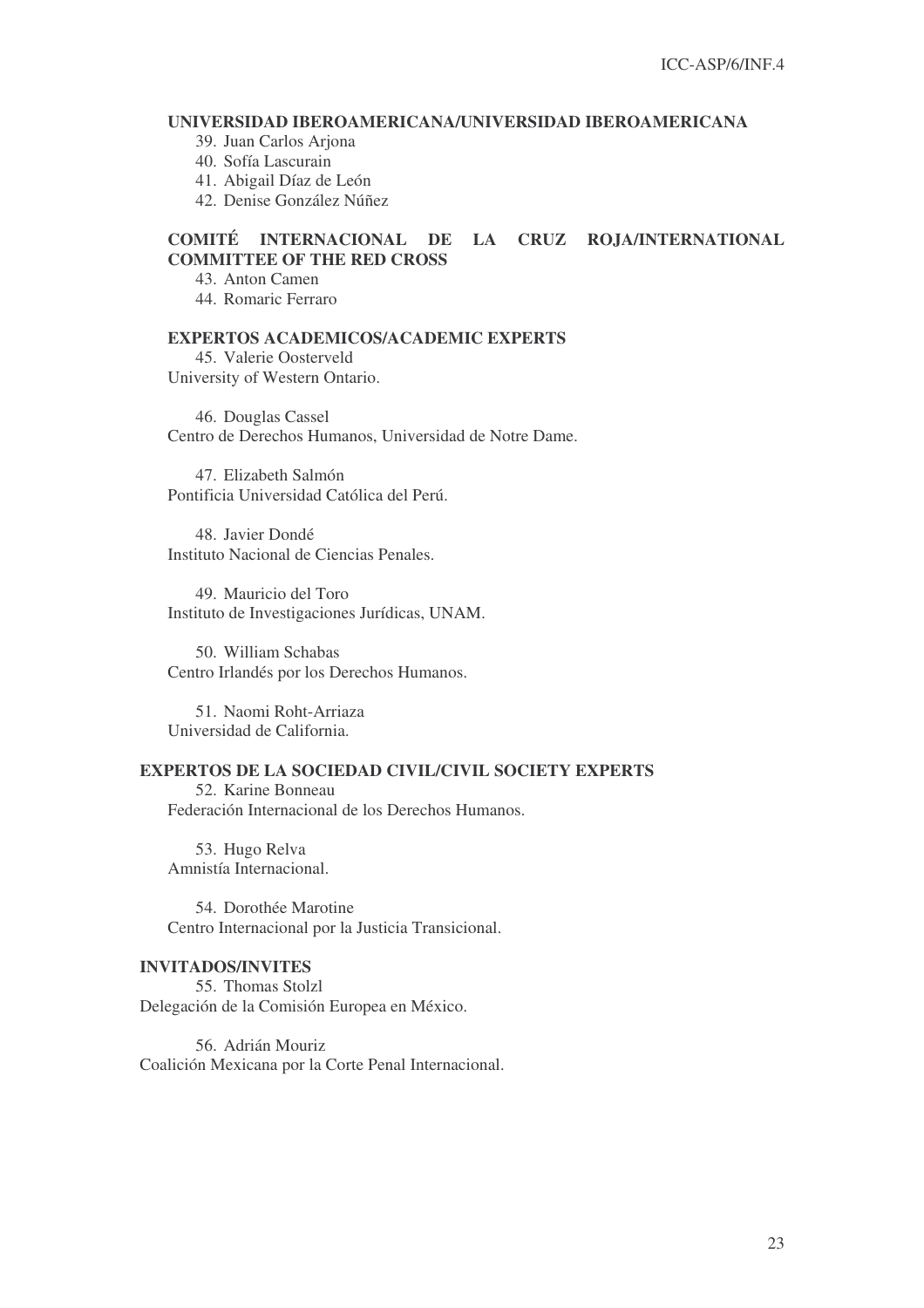## **Приложение II**

### ПРОГРАММА СЕМИНАР ПОЛУШАРИЯ «НА ПУТИ К ПЕРВОЙ КОНФЕРЕНЦИИ ПО ОБЗОРУ РИМСКОГО СТАТУТА **МЕЖЛУНАРОЛНОГО УГОЛОВНОГО СУЛА»** МЕХИКО, 20-21 АВГУСТА 2007 ГОДА

### Понедельник, 20 августа 2007 года

- $8:30 9:00$ РЕГИСТРАЦИЯ
- $9.00 10.00$ ШЕРЕМОНИЯ ОТКРЫТИЯ

Уильям Пейс. Организатор, Коалиция в поддержку Международного уголовного суда.

Хуан Карлос Архона Эстевез, Лиректор Программы по правам человека. Universidad Iberoamericana.

Элан Кессель.

Советник по правовым вопросам, министерство иностранных дел и международной торговли, Канада.

Хуан Мануэль Гомес-Робледо,

Заместитель Секретаря по вопросам многосторонних отношений и правам человека, министерство иностранных лел. Мексика.

### ВВЕЛЕНИЕ И ИЗЛОЖЕНИЕ ПРОГРАММЫ СЕМИНАРА

Хоель Эрнандес Г.,

Советник по правовым вопросам, министерство иностранных дел, Мексика.

 $10:00 - 10:30$ ЧЕРЕЗ ПЯТЬ ЛЕТ ПОСЛЕ ВСТУПЛЕНИЯ В СИЛУ РИМСКОГО СТАТУТА: ВЗГЛЯЛ НА ЕГО ПРИМЕНЕНИЕ НА РЕГИОНАЛЬНОМ И МЕЖДУНАРОДНОМ УРОВНЕ

Председатель: Хуан Карлос Архона, Программа по правам человека, Universidad Iberoamericana.

Уильям Пейс. Локлалчик: организатор Коалиции поддержку  $\mathbf{B}$ Международного уголовного суда (20 минут).

#### $10:30 - 10:45$ ПЕРЕРЫВ

 $10:45 - 12:00$ ПЕРВАЯ КОНФЕРЕНЦИЯ ПО ОБЗОРУ РИМСКОГО СТАТУТА Председатель: Виктор М. Урибе Авинья, министерство иностранных дел, Мексика.

КРУГЛЫЙ СТОЛ № 1 - ВОЗМОЖНЫЕ СЦЕНАРИИ КОНФЕРЕНЦИИ ПО ОБЗОРУ Докладчик: Асвальдо Завала, младший сотрудник по юридическим вопросам, КПМУС (15 минут).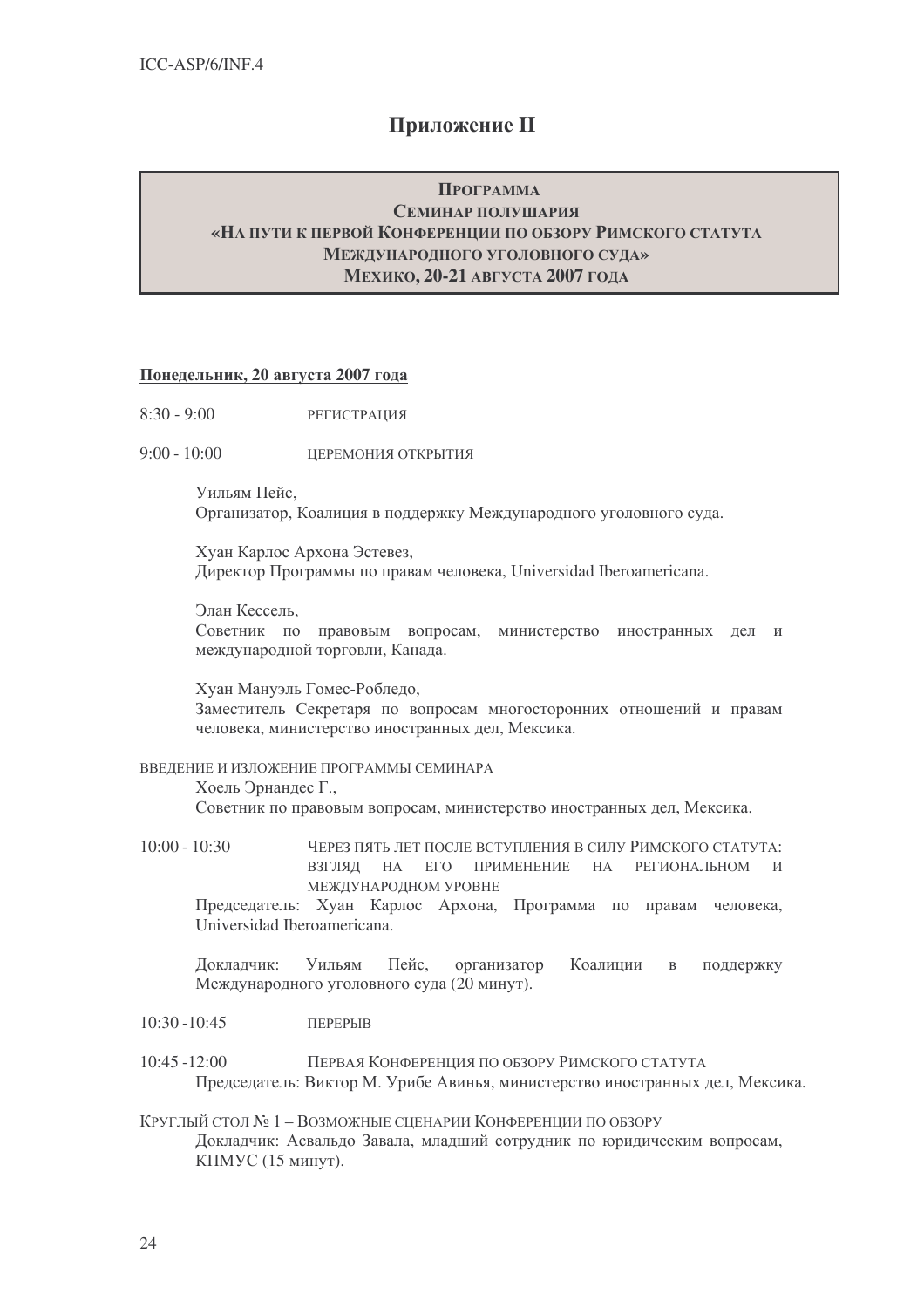КРУГЛЫЙ СТОЛ № 2 – ПОДГОТОВИТЕЛЬНАЯ РАБОТА (ПЕРВАЯ ЧАСТЬ) Докладчик: Сабело Сивуийле Макунго, координатор Нью-йоркской рабочей группы по вопросу о проведении Конференции по обзору (15 минут).

- $12:00-12:15$ **TEPEPLIR**
- $12:15 13:00$ ПЕРВАЯ КОНФЕРЕНЦИЯ ПО ОБЗОРУ РИМСКОГО СТАТУТА (ПРОДОЛЖЕНИЕ)
- КРУГЛЫЙ СТОЛ № 3 ПОДГОТОВИТЕЛЬНАЯ РАБОТА (ВТОРАЯ ЧАСТЬ) Председатель: Алехандро Альдай Гонзалес, Постоянное представительство Мексики при Организации Объединенных Наций.

Докладчик: Ренан Виласис, Директор Секретариата Ассамблеи государствучастников (15 минут).

- $13:00 15:00$ ОБЕЛ
- $15:00-17:00$ ВОПРОСЫ, КОТОРЫЕ ОБЯЗАТЕЛЬНО ЛОЛЖНЫ БЫТЬ РАССМОТРЕНЫ НА ПЕРВОЙ КОНФЕРЕНЦИИ ПО ОБЗОРУ
- КРУГЛЫЙ СТОЛ № 4 ПРЕСТУПЛЕНИЕ АГРЕССИИ

Председатель: Дуглас Кассел, Центр по правам человека, Нотрдамский университет.

Докладчик: Стефан Баррига, Постоянное представительство Лихтенштейна при Организации Объединенных Наций (15 минут).

КРУГЛЫЙ СТОЛ № 5-СТАТЬЯ 124 РИМСКОГО СТАТУТА Председатель: Маурицио дель Торо, Universidad Nacional Autónoma de México.

Антон Камен. советник  $\overline{10}$ Локлалчик: юрилическим вопросам. Международный комитет Красного Креста (15 минут).

 $17:00 - 17:15$ ПЕРЕРЫВ

 $17:15 - 18:00$  $O$ <sub>E3</sub>O<sub>P</sub> ЛРУГИХ положений и ВКЛЮЧЕНИЕ ДРУГИХ ПРЕСТУПЛЕНИЙ В РИМСКИЙ СТАТУТ

КРУГЛЫЙ СТОЛ №6 - РЕЗОЛЮЦИЯ Е ЗАКЛЮЧИТЕЛЬНОГО АКТА РИМСКОЙ ЛИПЛОМАТИЧЕСКОЙ КОНФЕРЕНЦИИ 1998 ГОЛА: ПРЕСТУПЛЕНИЕ ТЕРРОРИЗМА. ПРЕСТУПЛЕНИЕ НЕЗАКОННОГО ОБОРОТА НАРКОТИЧЕСКИХ СРЕДСТВ И ДРУГИЕ ПРЕСТУПЛЕНИЯ

Председатель: Хавьер Донде, Национальный институт криминологии, Мексика.

Докладчик: Дороти Маротин, Международный центр по вопросам правосудия в переходный период (15 минут).

 $20:00$ ТОРЖЕСТВЕННЫЙ УЖИН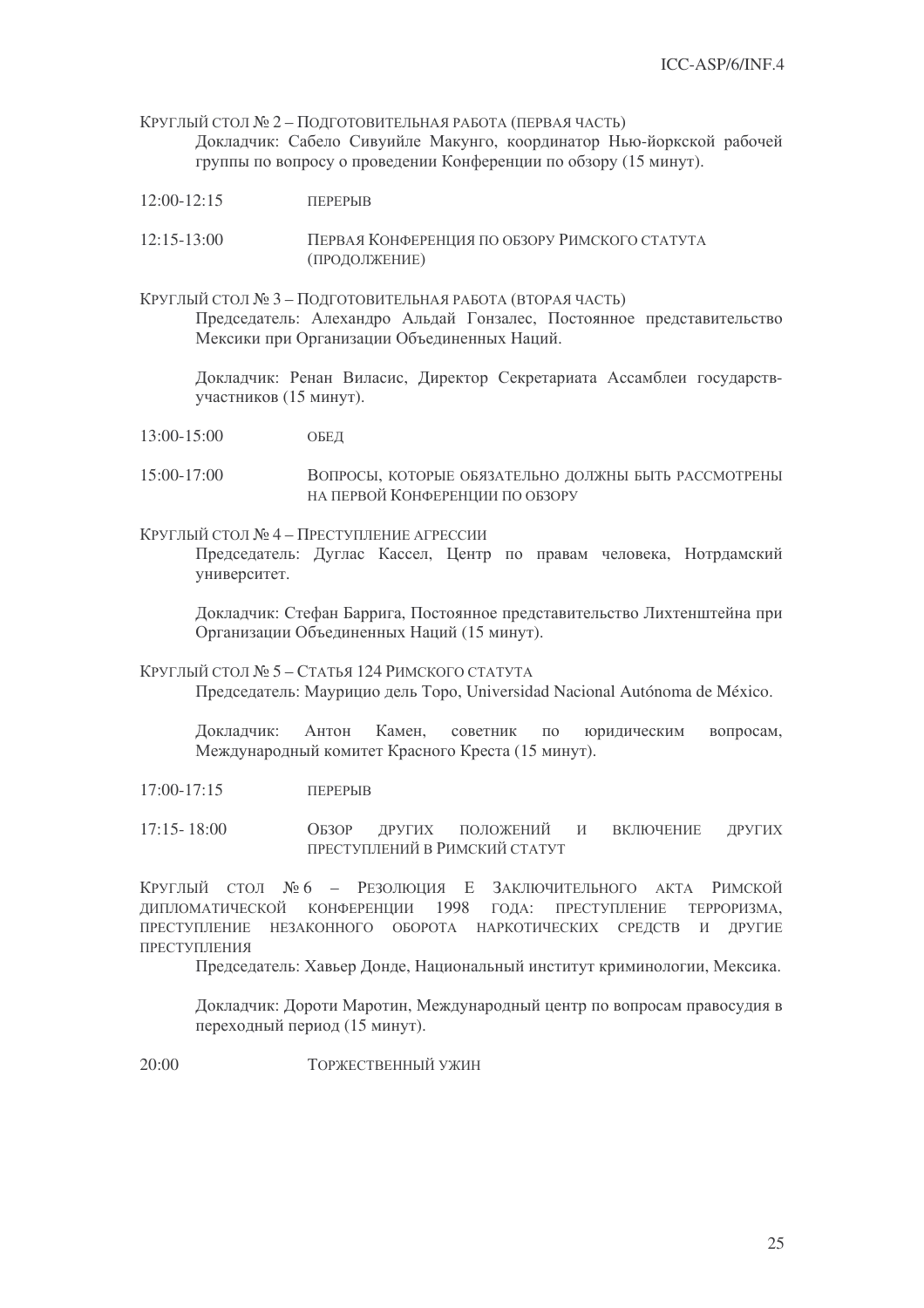### Вторник, 21 августа 2007 года

ДОСТИЖЕНИЯ МУС ЗА ПЯТЬ ЛЕТ, ПРОШЕДШИХ ПОСЛЕ ВСТУПЛЕНИЯ РИМСКОГО СТАТУТА В СИЛУ

 $9:00 - 10:00$ 

КРУГЛЫЙ СТОЛ № 7 - РАБОТА КАНЦЕЛЯРИИ ПРОКУРОРА - КРАТКОЕ ИЗЛОЖЕНИЕ Председатель: Наоми Рот-Арриаза, Юридический колледж Хастингса, Калифорнийский университет.

Докладчик: Уильям Шабас, Ирландский центр по правам человека (15 минут).

 $10:00 - 11:00$ 

КРУГЛЫЙ СТОЛ № 8 - ИНФОРМАЦИОННО-ПРОСВЕТИТЕЛЬСКАЯ ДЕЯТЕЛЬНОСТЬ - УЧАСТИЕ ПОТЕРПЕВШИХ И ПРАВА ОБВИНЯЕМЫХ СОГЛАСНО РИМСКОМУ СТАТУТУ Председатель: Полин Вега, КПМУС.

Докладчик: Карин Бонно, Международная федерация по правам человека (15 минут).

 $11:00-11:15$ ПЕРЕРЫВ

 $11:15 - 12:15$ 

КРУГЛЫЙ СТОЛ № 9 – СОТРУЛНИЧЕСТВО И ОСУШЕСТВЛЕНИЕ

Председатель: Оскар Хулиан Герреро, прокуратура, Колумбия.

Докладчик: Уго Релва, юридический советник, «Международная амнистия» (15 минут).

 $12.15 - 13.15$ 

КРУГЛЫЙ СТОЛ № 10 - ВКЛАЛ МУС В ПРАВОСУЛИЕ, МИР И БЕЗОПАСНОСТЬ

Председатель: Элизабет Салмон, Католический понтификальный университет  $\Gamma$ Tepy.

Докладчик: Сокорро Флорес Лиера, руководитель Отделения МУС при Организации Объединенных Наций (15 минут).

 $13:15 - 15:00$ ОБЕД

 $15:00 - 16:30$ 

ДИАЛОГ МЕЖДУ УЧАСТНИКАМИ (ПЕРВАЯ ЧАСТЬ) Председатель: Валери Остерфельд, Канада.

 $16:30 - 16:45$ ПЕРЕРЫВ

 $16:45 - 18:15$ 

ДИАЛОГ МЕЖДУ УЧАСТНИКАМИ (ВТОРАЯ ЧАСТЬ)

Председатель: Хуан Мануэль Гомес-Робледо, Мексика.